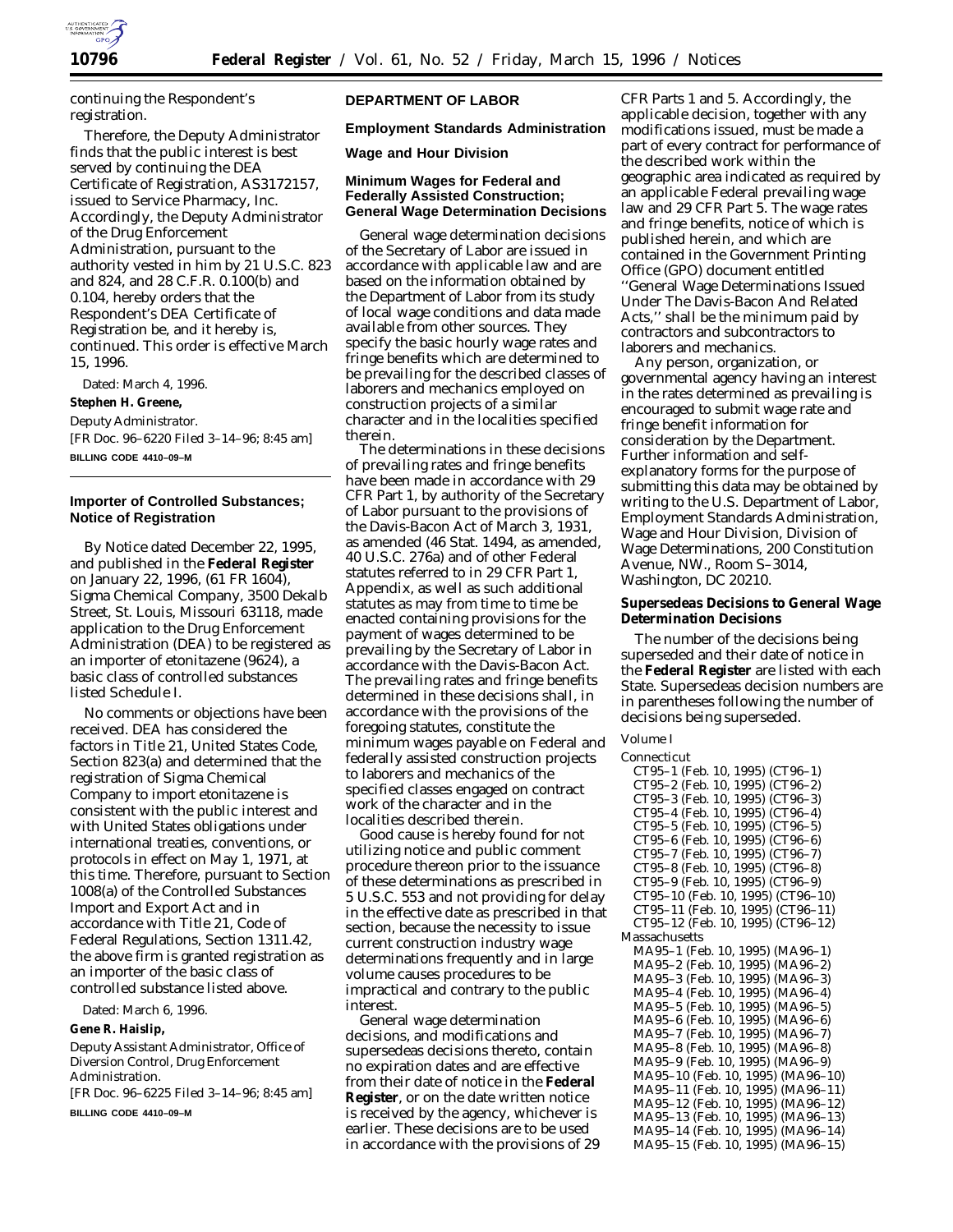MA95–16 (Feb. 10, 1995) (MA96–16) MA95–17 (Feb. 10, 1995) (MA96–17) MA95–18 (Feb. 10, 1995) (MA96–18) MA95–19 (Feb. 10, 1995) (MA96–19) MA95–20 (Feb. 10, 1995) (MA96–20) MA95–21 (Feb. 10, 1995) (MA96–21) Maine ME95–1 (Feb. 10, 1995) (ME96–1) ME95–2 (Feb. 10, 1995) (ME96–2) ME95–3 (Feb. 10, 1995) (ME96–3) ME95–4 (Feb. 10, 1995) (ME96–4) ME95–5 (Feb. 10, 1995) (ME96–5) ME95–6 (Feb. 10, 1995) (ME96–6) ME95–7 (Feb. 10, 1995) (ME96–7) ME95–8 (Feb. 10, 1995) (ME96–8) ME95–9 (Feb. 10, 1995) (ME96–9) ME95–10 (Feb. 10, 1995) (ME96–10) ME95–11 (Feb. 10, 1995) (ME96–11) ME95–12 (Feb. 10, 1995) (ME96–12) ME95–13 (Feb. 10, 1995) (ME96–13) ME95–14 (Feb. 10, 1995) (ME96–14) ME95–15 (Feb. 10, 1995) (ME96–15) ME95–16 (Feb. 10, 1995) (ME96–16) ME95–17 (Feb. 10, 1995) (ME96–17) ME95–18 (Feb. 10, 1995) (ME96–18) ME95–19 (Feb. 10, 1995) (ME96–19) ME95–20 (Feb. 10, 1995) (ME96–20) ME95–21 (Feb. 10, 1995) (ME96–21) ME95–22 (Feb. 10, 1995) (ME96–22) ME95–23 (Feb. 10, 1995) (ME96–23) ME95–24 (Feb. 10, 1995) (ME96–24) ME95–25 (Feb. 10, 1995) (ME96–25) ME95–26 (Feb. 10, 1995) (ME96–26) ME95–27 (Feb. 10, 1995) (ME96–27) ME95–28 (Feb. 10, 1995) (ME96–28) ME95–29 (Feb. 10, 1995) (ME96–29) ME95–30 (Feb. 10, 1995) (ME96–30) ME95–31 (Feb. 10, 1995) (ME96–31) ME95–32 (Feb. 10, 1995) (ME96–32) ME95–33 (Feb. 10, 1995) (ME96–33) ME95–34 (Feb. 10, 1995) (ME96–34) ME95–35 (Feb. 10, 1995) (ME96–35) ME95–36 (Feb. 10, 1995) (ME96–36) ME95–37 (Feb. 10, 1995) (ME96–37) ME95–39 (Feb. 10, 1995) (ME96–39) New Hampshire NH95–1 (Feb. 10, 1995) (NH96–1) NH95–2 (Feb. 10, 1995) (NH96–2) NH95–3 (Feb. 10, 1995) (NH96–3) NH95–4 (Feb. 10, 1995) (NH96–4) NH95–5 (Feb. 10, 1995) (NH96–5) NH95–6 (Feb. 10, 1995) (NH96–6) NH95–7 (Feb. 10, 1995) (NH96–7) NH95–8 (Feb. 10, 1995) (NH96–8) NH95–9 (Feb. 10, 1995) (NH96–9) NH95–10 (Feb. 10, 1995) (NH96–10) NH95–11 (Feb. 10, 1995) (NH96–11) NH95–12 (Feb. 10, 1995) (NH96–12) NH95–13 (Feb. 10, 1995) (NH96–13) NH95–14 (Feb. 10, 1995) (NH96–14) NH95–15 (Feb. 10, 1995) (NH96–15) NH95–16 (Feb. 10, 1995) (NH96–16) NH95–17 (Feb. 10, 1995) (NH96–17) New Jersey NJ95–1 (Feb. 10, 1995) (NJ96–1) NJ95–2 (Feb. 10, 1995) (NJ96–2) NJ95–3 (Feb. 10, 1995) (NJ96–3) NJ95–4 (Feb. 10, 1995) (NJ96–4) NJ95–5 (Feb. 10, 1995) (NJ96–5) NJ95–6 (Feb. 10, 1995) (NJ96–6) NJ95–7 (Feb. 10, 1995) (NJ96–7) NJ95–8 (Feb. 10, 1995) (NJ96–8) NJ95–9 (Feb. 10, 1995) (NJ96–9) NJ95–10 (Feb. 10, 1995) (NJ96–10) NJ95–11 (Feb. 10, 1995) (NJ96–11) NJ95–12 (Feb. 10, 1995) (NJ96–12)

NJ95–13 (Feb. 10, 1995) (NJ96–13) NJ95–14 (Feb. 10, 1995) (NJ96–14) NJ95–15 (Feb. 10, 1995) (NJ96–15) NJ95–16 (Feb. 10, 1995) (NJ96–16) NJ95–17 (Feb. 10, 1995) (NJ96–17) NJ95–18 (Feb. 10, 1995) (NJ96–18) NJ95–19 (Feb. 10, 1995) (NJ96–19) New York NY95–1 (Feb. 10, 1995) (NY96–1) NY95–2 (Feb. 10, 1995) (NY96–2) NY95–3 (Feb. 10, 1995) (NY96–3) NY95–4 (Feb. 10, 1995) (NY96–4) NY95–5 (Feb. 10, 1995) (NY96–5) NY95–6 (Feb. 10, 1995) (NY96–6) NY95–7 (Feb. 10, 1995) (NY96–7) NY95–8 (Feb. 10, 1995) (NY96–8) NY95–9 (Feb. 10, 1995) (NY96–9) NY95–10 (Feb. 10, 1995) (NY96–10) NY95–11 (Feb. 10, 1995) (NY96–11) NY95–12 (Feb. 10, 1995) (NY96–12) NY95–13 (Feb. 10, 1995) (NY96–13) NY95–14 (Feb. 10, 1995) (NY96–14) NY95–15 (Feb. 10, 1995) (NY96–15) NY95–16 (Feb. 10, 1995) (NY96–16) NY95–17 (Feb. 10, 1995) (NY96–17) NY95–18 (Feb. 10, 1995) (NY96–18) NY95–19 (Feb. 10, 1995) (NY96–19) NY95–20 (Feb. 10, 1995) (NY96–20) NY95–21 (Feb. 10, 1995) (NY96–21) NY95–22 (Feb. 10, 1995) (NY96–22) NY95–23 (Feb. 10, 1995) (NY96–23) NY95–24 (Feb. 10, 1995) (NY96–24) NY95–25 (Feb. 10, 1995) (NY96–25) NY95–26 (Feb. 10, 1995) (NY96–26) NY95–27 (Feb. 10, 1995) (NY96–27) NY95–28 (Feb. 10, 1995) (NY96–28) NY95–29 (Feb. 10, 1995) (NY96–29) NY95–30 (Feb. 10, 1995) (NY96–30) NY95–31 (Feb. 10, 1995) (NY96–31) NY95–32 (Feb. 10, 1995) (NY96–32) NY95–33 (Feb. 10, 1995) (NY96–33) NY95–34 (Feb. 10, 1995) (NY96–34) NY95–35 (Feb. 10, 1995) (NY96–35) NY95–36 (Feb. 10, 1995) (NY96–36) NY95–37 (Feb. 10, 1995) (NY96–37) NY95–38 (Feb. 10, 1995) (NY96–38) NY95–39 (Feb. 10, 1995) (NY96–39) NY95–40 (Feb. 10, 1995) (NY96–40) NY95–41 (Feb. 10, 1995) (NY96–41) NY95–42 (Feb. 10, 1995) (NY96–42) NY95–43 (Feb. 10, 1995) (NY96–43) NY95–44 (Feb. 10, 1995) (NY96–44) NY95–45 (Feb. 10, 1995) (NY96–45) NY95–46 (Feb. 10, 1995) (NY96–46) NY95–47 (Feb. 10, 1995) (NY96–47) NY95–48 (Feb. 10, 1995) (NY96–48) NY95–49 (Feb. 10, 1995) (NY96–49) NY95–50 (Feb. 10, 1995) (NY96–50) NY95–51 (Feb. 10, 1995) (NY96–51) NY95–52 (Feb. 10, 1995) (NY96–52) NY95–53 (Feb. 10, 1995) (NY96–53) NY95–54 (Feb. 10, 1995) (NY96–54) NY95–55 (Feb. 10, 1995) (NY96–55) NY95–56 (Feb. 10, 1995) (NY96–56) NY95–57 (Feb. 10, 1995) (NY96–57) NY95–58 (Feb. 10, 1995) (NY96–58) NY95–59 (Feb. 10, 1995) (NY96–59) NY95–60 (Feb. 10, 1995) (NY96–60) NY95–61 (Feb. 10, 1995) (NY96–61) NY95–62 (Feb. 10, 1995) (NY96–62) NY95–63 (Feb. 10, 1995) (NY96–63) NY95–64 (Feb. 10, 1995) (NY96–64) NY95–65 (Feb. 10, 1995) (NY96–65) NY95–66 (Feb. 10, 1995) (NY96–66) NY95–67 (Feb. 10, 1995) (NY96–67) NY95–68 (Feb. 10, 1995) (NY96–68)

| NY95–69 (Feb. 10, 1995) (NY96–69)                                      |
|------------------------------------------------------------------------|
| NY95–70 (Feb. 10, 1995) (NY96–70)<br>NY95-71 (Feb. 10, 1995) (NY96-71) |
| NY95-72 (Feb. 10, 1995) (NY96-72)                                      |
| NY95-73 (Feb. 10, 1995) (NY96-73)                                      |
| NY95-74 (Feb. 10, 1995) (NY96-74)<br>NY95-75 (Feb. 10, 1995) (NY96-75) |
| NY95-76 (Feb. 10, 1995) (NY96-76)                                      |
| NY95-77 (Feb. 10, 1995) (NY96-77)<br>Puerto Rico                       |
| PR95-1 (Feb. 10, 1995) (PR96-1)                                        |
| PR95-2 (Feb. 10, 1995) (PR96-2)                                        |
| PR95-3 (Feb. 10, 1995) (PR96-3)<br>Rhode Island                        |
| RI95-1 (Feb. 10, 1995) (RI96-1)                                        |
| RI95-2 (Feb. 10, 1995) (RI96-2)                                        |
| RI95-3 (Feb. 10, 1995) (RI96-3)<br>RI95-4 (Feb. 10, 1995) (RI96-4)     |
| RI95-5 (Feb. 10, 1995) (RI96-5)                                        |
| RI95-6 (Feb. 10, 1995) (RI96-6)<br>Virgin Islands                      |
| VI95-1 (Feb. 10, 1995) (VI96-1)                                        |
| VI95-2 (Feb. 10, 1995) (VI96-2)                                        |
| Vermont                                                                |
| VT95-1 (Feb. 10, 1995) (VT96-1)<br>VT95-2 (Feb. 10, 1995) (VT96-2)     |
| VT95-3 (Feb. 10, 1995) (VT96-3)                                        |
| VT95-4 (Feb. 10, 1995) (VT96-4)<br>VT95-5 (Feb. 10, 1995) (VT96-5)     |
| VT95-6 (Feb. 10, 1995) (VT96-6)                                        |
| VT95-7 (Feb. 10, 1995) (VT96-7)                                        |
| VT95-8 (Feb. 10, 1995) (VT96-8)<br>VT95-9 (Feb. 10, 1995) (VT96-9)     |
| VT95-10 (Feb. 10, 1995) (VT96-10)                                      |
| VT95-11 (Feb. 10, 1995) (VT96-11)                                      |
| VT95-12 (Feb. 10, 1995) (VT96-12)<br>VT95-13 (Feb. 10, 1995) (VT96-13) |
| VT95-14 (Feb. 10, 1995) (VT96-14)                                      |
| VT95-15 (Feb. 10, 1995) (VT96-15)<br>VT95-16 (Feb. 10, 1995) (VT96-16) |
| VT95-17 (Feb. 10, 1995) (VT96-17)                                      |
| VT95-18 (Feb. 10, 1995) (VT96-18)                                      |
| VT95-19 (Feb. 10, 1995) (VT96-19)<br>VT95-20 (Feb. 10, 1995) (VT96-20) |
| VT95-21 (Feb. 10, 1995) (VT96-21)                                      |
| VT95-22 (Feb. 10, 1995) (VT96-22)                                      |
| VT95-23 (Feb. 10, 1995) (VT96-23)<br>VT95-24 (Feb. 10, 1995) (VT96-24) |
| VT95-25 (Feb. 10, 1995) (VT96-25)                                      |
| VT95-26 (Jun. 09, 1995) (VT96-26)                                      |
| VT95-27 (Jun. 09, 1995) (VT96-27)<br>VT95-28 (Jun. 09, 1995) (VT96-28) |
| VT95-29 (Jun. 09, 1995) (VT96-29)                                      |
| VT95-30 (Jun. 09, 1995) (VT96-30)<br>VT95-31 (Jun. 09, 1995) (VT96-31) |
| VT95-32 (Jun. 09, 1995) (VT96-32)                                      |
| VT95-33 (Jun. 09, 1995) (VT96-33)                                      |
| VT95-34 (Jun. 09, 1995) (VT96-34)<br>VT95-35 (Jun. 09, 1995) (VT96-35) |
| VT95-36 (Jun. 09, 1995) (VT96-36)                                      |
| VT95-37 (Jun. 09, 1995) (VT96-37)                                      |
| VT95-38 (Jun. 09, 1995) (VT96-38)                                      |
| <i>Volume II</i>                                                       |
| District of Col<br>DC95-1 (Feb. 10, 1995) (DC96-1)                     |
| DC95-2 (Feb. 10, 1995) (DC96-2)                                        |
| DC95-3 (Oct. 06, 1995) (DC96-3)                                        |
| Delaware<br>DE95-1 (Feb. 10, 1995) (DE96-1)                            |
| DE95-2 (Feb. 10, 1995) (DE96-2)                                        |
| DE95-3 (Feb. 10, 1995) (DE96-3)                                        |
| DE95-4 (Feb. 10, 1995) (DE96-4)<br>DE95-5 (Feb. 10, 1995) (DE96-5)     |
| DE95-6 (Feb. 10. 1995) (DE96-6)                                        |

DE95–7 (Feb. 10, 1995) (DE96–7)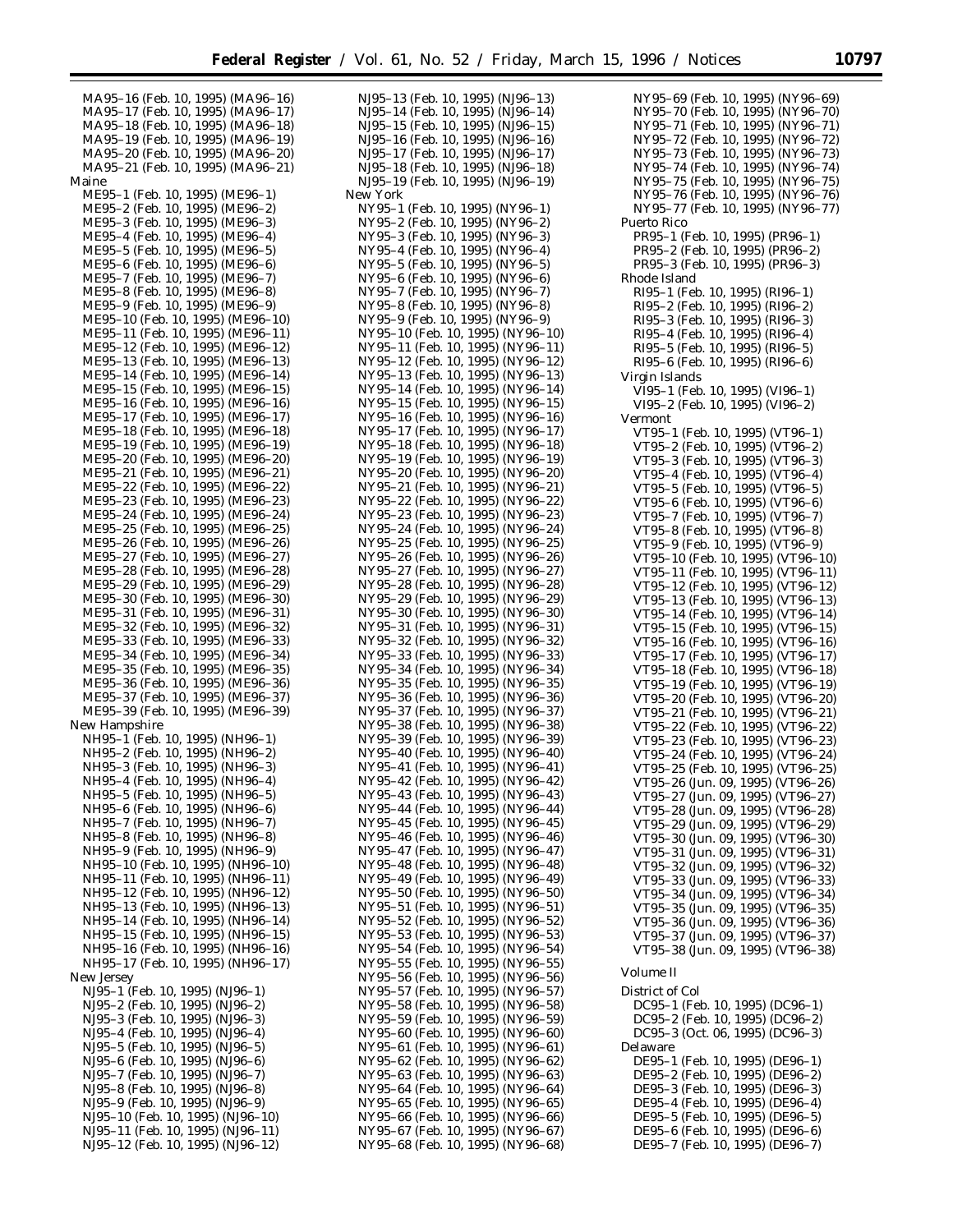| DE95-8 (Feb. 10, 1995) (DE96-8)   |
|-----------------------------------|
| DE95-9 (Feb. 10, 1995) (DE96-9)   |
| DE95-10 (Aug. 25, 1995) (DE96-10) |
| Maryland                          |
| MD95-1 (Feb. 10, 1995) (MD96-1)   |
| MD95-2 (Feb. 10, 1995) (MD96-2)   |
| MD95-3 (Feb. 10, 1995) (MD96-3)   |
| MD95-4 (Feb. 10, 1995) (MD96-4)   |
| MD95-5 (Feb. 10, 1995) (MD96-5)   |
| MD95-6 (Feb. 10, 1995) (MD96-6)   |
| MD95-7 (Feb. 10, 1995) (MD96-7)   |
| MD95-8 (Feb. 10, 1995) (MD96-8)   |
| MD95-9 (Feb. 10, 1995) (MD96-9)   |
| MD95-10 (Feb. 10, 1995) (MD96-10) |
| MD95-11 (Feb. 10, 1995) (MD96-11) |
|                                   |
| MD95-12 (Feb. 10, 1995) (MD96-12) |
| MD95-13 (Feb. 10, 1995) (MD96-13) |
| MD95-14 (Feb. 10, 1995) (MD96-14) |
| MD95-15 (Feb. 10, 1995) (MD96-15) |
| MD95-16 (Feb. 10, 1995) (MD96-16) |
| MD95-17 (Feb. 10, 1995) (MD96-17) |
| MD95-18 (Feb. 10, 1995) (MD96-18) |
| MD95-19 (Feb. 10, 1995) (MD96-19) |
| MD95-20 (Feb. 10, 1995) (MD96-20) |
| MD95-21 (Feb. 10, 1995) (MD96-21) |
| MD95-22 (Feb. 10, 1995) (MD96-22) |
| MD95-23 (Feb. 10, 1995) (MD96-23) |
| MD95-24 (Feb. 10, 1995) (MD96-24) |
|                                   |
| MD95-25 (Feb. 10, 1995) (MD96-25) |
| MD95-26 (Feb. 10, 1995) (MD96-26) |
| MD95-27 (Feb. 10, 1995) (MD96-27) |
| MD95-28 (Feb. 10, 1995) (MD96-28) |
| MD95-29 (Feb. 10, 1995) (MD96-29) |
| MD95-30 (Feb. 10, 1995) (MD96-30) |
| MD95-31 (Feb. 10, 1995) (MD96-31) |
| MD95-32 (Feb. 10, 1995) (MD96-32) |
| MD95-33 (Feb. 10, 1995) (MD96-33) |
| MD95-34 (Feb. 10, 1995) (MD96-34) |
| MD95-35 (Feb. 10, 1995) (MD96-35) |
| MD95-36 (Feb. 10, 1995) (MD96-36) |
| MD95-37 (Feb. 10, 1995) (MD96-37) |
| MD95-38 (Feb. 10, 1995) (MD96-38) |
|                                   |
| MD95-39 (Feb. 10, 1995) (MD96-39) |
| MD95-40 (Feb. 10, 1995) (MD96-40) |
| MD95-41 (Feb. 10, 1995) (MD96-41) |
| MD95-42 (Feb. 10, 1995) (MD96-42) |
| MD95-43 (Feb. 10, 1995) (MD96-43) |
| MD95-44 (Feb. 10, 1995) (MD96-44) |
| MD95-45 (Feb. 10, 1995) (MD96-45) |
| MD95-46 (Feb. 10, 1995) (MD96-46) |
| MD95-47 (Feb. 10, 1995) (MD96-47) |
| MD95-48 (Feb. 10, 1995) (MD96-48) |
| MD95-49 (Feb. 10, 1995) (MD96-49) |
| MD95-50 (Feb. 10, 1995) (MD96-50) |
| MD95-51 (Feb. 10, 1995) (MD96-51) |
| MD95-52 (Feb. 10, 1995) (MD96-52) |
| MD95-53 (Feb. 10, 1995) (MD96-53) |
| MD95-54 (Feb. 10, 1995) (MD96-54) |
| MD95-55 (Feb. 10, 1995) (MD96-55) |
| MD95-56 (Feb. 10, 1995) (MD96-56) |
|                                   |
| MD95-57 (Feb. 10, 1995) (MD96-57) |
| MD95-58 (Feb. 10, 1995) (MD96-58) |
| Pennsylvania                      |
| PA95-1 (Feb. 10, 1995) (PA96-1)   |
| PA95-2 (Feb. 10, 1995) (PA96-2)   |
| PA95-3 (Feb. 10, 1995) (PA96-3)   |
| PA95-4 (Feb. 10, 1995) (PA96-4)   |
| PA95-5 (Feb. 10, 1995) (PA96-5)   |
| PA95-6 (Feb. 10, 1995) (PA96-6)   |
| PA95-7 (Feb. 10, 1995) (PA96-7)   |
| PA95-8 (Feb. 10, 1995) (PA96-8)   |
| PA95-9 (Feb. 10, 1995) (PA96-9)   |
| PA95-10 (Feb. 10, 1995) (PA96-10) |
| PA95-11 (Feb. 10, 1995) (PA96-11) |
| PA95-12 (Feb. 10, 1995) (PA96-12) |
|                                   |

PA95–13 (Feb. 10, 1995) (PA96–13)

| PA95-14 (Feb. 10,                                                      |     |           | 1995) (PA96-14)                 |
|------------------------------------------------------------------------|-----|-----------|---------------------------------|
| PA95-15 (Feb.                                                          | 10, | 1995)     | $(PA96-15)$                     |
| PA95–16 (Feb.                                                          | 10, | 1995)     | $(PA96-16)$                     |
| PA95-17<br>(Feb.                                                       | 10, | 1995)     | $(PA96-17)$                     |
| PA95-18 (Feb.                                                          | 10, | 1995)     | $(PA96-18)$                     |
| PA95-19                                                                |     |           | $(PA96-19)$                     |
| (Feb.                                                                  | 10, | 1995)     |                                 |
| PA95–20 (Feb.                                                          | 10, | 1995)     | $(PA96-20)$                     |
| PA95-21<br>(Feb.                                                       | 10, | 1995)     | $(PA96 - 21)$                   |
| PA95-22<br>(Feb.                                                       | 10, | 1995)     | (PA96–22)                       |
|                                                                        |     |           |                                 |
| PA95-23<br>(Feb.                                                       | 10, | 1995)     | (PA96-23)                       |
| PA95–24<br>(Feb.                                                       | 10, | 1995)     | $(PA96-24)$                     |
| PA95–25<br>(Feb.                                                       | 10, | 1995)     | (PA96–25)                       |
| PA95–26<br>(Feb.                                                       | 10, | 1995)     | $(PA96-26)$                     |
|                                                                        |     |           |                                 |
| PA95-27<br>(Feb.                                                       | 10, | 1995)     | (PA96-27)                       |
| PA95–28<br>(Feb.                                                       | 10, | 1995)     | (PA96-<br>-28)                  |
| PA95-29 (Feb.                                                          | 10, | 1995)     | $(PA96-29)$                     |
| PA95–30 (Feb.                                                          | 10, | 1995)     | (PA96<br>$-30)$                 |
| PA95-31                                                                |     |           | $(PA96-31)$                     |
| (Feb.                                                                  | 10, | 1995)     |                                 |
| PA95-<br>-32<br>(Feb.                                                  | 10, | 1995)     | -33)<br>(PA96-                  |
| PA95-34 (Feb.                                                          | 10, | 1995)     | $-34)$<br>(PA96–                |
| PA95-<br>-35 (Feb.                                                     |     | 10, 1995) | (PA96-<br>$-35)$                |
|                                                                        |     |           |                                 |
| PA95-36 (Feb.                                                          | 10, | 1995)     | -36)<br>(PA96-                  |
| PA95-<br>-37<br>(Feb.                                                  | 10. | 1995)     | (PA96<br>$-37)$                 |
| PA95-38 (Feb.                                                          | 10, | 1995)     | $(PA96-38)$                     |
| PA95-39 (Feb.                                                          |     | 10, 1995) | (PA96-39)                       |
|                                                                        |     |           |                                 |
| PA95–40 (Feb.                                                          | 10, | 1995)     | $(PA96-40)$                     |
| PA95-41<br>(Feb.                                                       | 10, | 1995)     | $(PA96-41)$                     |
| PA95–42<br>(Feb.                                                       | 10, | 1995)     | $(PA96-42)$                     |
| PA95–43 (Feb.                                                          |     | 10, 1995) | $(PA96-43)$                     |
|                                                                        |     |           |                                 |
| PA95-44 (Feb.                                                          | 10, | 1995)     | $(PA96-44)$                     |
| PA95–45 (Feb.                                                          | 10, | 1995)     | $(PA96-45)$                     |
| PA95–46 (Feb.                                                          | 10, | 1995)     | $(PA96-46)$                     |
| PA95–47<br>(Feb.                                                       | 10, | 1995)     | $(PA96-47)$                     |
|                                                                        |     |           |                                 |
| PA95-48 (Feb.                                                          | 10, | 1995)     | $(PA96-48)$                     |
| PA95–49 (Feb.                                                          | 10, | 1995)     | $(PA96-49)$                     |
| PA95-50 (Feb.                                                          | 10, | 1995)     | $(PA96-50)$                     |
| PA95–51<br>(Feb.                                                       | 10, | 1995)     | $(PA96-51)$                     |
|                                                                        |     |           |                                 |
| PA95–52<br>(Feb.                                                       | 10, | 1995)     | $(PA96-52)$                     |
| PA95-<br>-53 (Feb.                                                     | 10, | 1995)     | (PA96<br>-53)                   |
| PA95–54 (Feb.                                                          | 10, | 1995)     | $(PA96-54)$                     |
| PA95-<br>-55 (Feb.                                                     | 10, | 1995)     | (PA96-<br>$-55)$                |
| PA95–56 (Feb.                                                          | 10, | 1995)     | $(PA96-56)$                     |
|                                                                        |     |           |                                 |
| PA95-<br>-57<br>(Feb.                                                  | 10, | 1995)     | (PA96<br>$-57)$                 |
| PA95-58 (Feb.                                                          | 10, | 1995)     | $(PA96-58)$                     |
| PA95-<br>-59 (Feb.                                                     | 10, | 1995)     | (PA96-<br>-59)                  |
| PA95-60 (Feb.                                                          | 10, | 1995)     | $(PA96-60)$                     |
| PA95-61                                                                |     |           | -61)                            |
| (Feb.                                                                  | 10, | 1995)     | (PA96-                          |
| PA95-62 (Feb.                                                          |     | 10, 1995) | $(PA96-62)$                     |
| PA95-63 (Feb. 10, 1995) (PA96-63)                                      |     |           |                                 |
| PA95-<br>$-64$ (Feb.                                                   | 10, | 1995)     | (PA96<br>$-64)$                 |
| PA95-65 (Feb. 10, 1995) (PA96-65)                                      |     |           |                                 |
|                                                                        |     |           |                                 |
| PA95-66 (Feb. 10, 1995) (PA96-66)                                      |     |           |                                 |
| PA95-67 (Oct. 27, 1995) (PA96-67)                                      |     |           |                                 |
| PA95-68 (Oct. 27, 1995) (PA96-68)                                      |     |           |                                 |
| Virginia                                                               |     |           |                                 |
|                                                                        |     |           |                                 |
|                                                                        |     |           |                                 |
|                                                                        |     |           | VA95-1 (Feb. 10, 1995) (VA96-1) |
| VA95-2 (Feb. 10, 1995) (VA96-2)                                        |     |           |                                 |
|                                                                        |     |           |                                 |
| VA95-3 (Feb. 10, 1995) (VA96-3)                                        |     |           |                                 |
| VA95-4 (Feb. 10, 1995) (VA96-4)                                        |     |           |                                 |
| VA95-5 (Feb. 10, 1995) (VA96-5)                                        |     |           |                                 |
| VA95-6 (Feb. 10, 1995) (VA96-6)                                        |     |           |                                 |
|                                                                        |     |           |                                 |
| VA95-7 (Feb. 10, 1995) (VA96-7)                                        |     |           |                                 |
| VA95-8 (Feb. 10, 1995) (VA96-8)                                        |     |           |                                 |
| VA95-9 (Feb. 10, 1995) (VA96-9)                                        |     |           |                                 |
| VA95–10 (Feb. 10, 1995) (VA96–10)                                      |     |           |                                 |
|                                                                        |     |           |                                 |
| VA95-11 (Feb. 10, 1995) (VA96-11)                                      |     |           |                                 |
| VA95–12 (Feb. 10, 1995) (VA96–12)                                      |     |           |                                 |
| VA95-13 (Feb. 10, 1995) (VA96-13)                                      |     |           |                                 |
| VA95–14 (Feb. 10, 1995) (VA96–14)                                      |     |           |                                 |
|                                                                        |     |           |                                 |
| VA95-15 (Feb. 10, 1995) (VA96-15)                                      |     |           |                                 |
| VA95–16 (Feb. 10, 1995) (VA96–16)                                      |     |           |                                 |
|                                                                        |     |           |                                 |
| VA95-17 (Feb. 10, 1995) (VA96-17)<br>VA95-18 (Feb. 10, 1995) (VA96-18) |     |           |                                 |
| VA95-19 (Feb. 10, 1995) (VA96-19)                                      |     |           |                                 |
| VA95-20 (Feb. 10, 1995) (VA96-20)<br>VA95–21 (Feb. 10, 1995) (VA96–21) |     |           |                                 |

| VA95–22 (Feb.     |               | 10, | 1995)<br>$(VA96-22)$      |  |
|-------------------|---------------|-----|---------------------------|--|
| VA95-23 (Feb.     |               | 10, | $(VA96-23)$<br>1995)      |  |
| VA95–24 (Feb.     |               | 10, | 1995)<br>(VA96–24)        |  |
| VA95-25 (Feb.     |               |     | $(VA96-25)$               |  |
|                   |               | 10, | 1995)                     |  |
| VA95–26 (Feb.     |               | 10, | 1995)<br>(VA96–26)        |  |
| VA95-27           | (Feb.         | 10, | $(VA96 - 27)$<br>1995)    |  |
| VA95–28           | (Feb.         | 10, | $(VA96-28)$<br>1995)      |  |
| VA95-29           | (Feb.         | 10, | $(VA96-29)$<br>1995)      |  |
| VA95–30 (Feb.     |               | 10, | 1995)<br>(VA96–30)        |  |
| VA95-31           | (Feb.         | 10, | $(VA96-31)$<br>1995)      |  |
| -32<br>VA95-      | (Feb.         | 10, | (VA96–32)<br>1995)        |  |
| VA95-33 (Feb.     |               | 10, | $(VA96-33)$<br>1995)      |  |
| VA95–34 (Feb. 10, |               |     | 1995)<br>$(VA96-34)$      |  |
|                   |               |     |                           |  |
| VA95-35 (Feb.     |               | 10, | $(VA96-35)$<br>1995)      |  |
| VA95-             | 36 (Feb.      | 10, | 1995)<br>(VA96-<br>-36)   |  |
| VA95-37           | (Feb.         | 10, | $(VA96-37)$<br>1995)      |  |
| VA95-             | -38 (Feb. 10, |     | 38)<br>1995)<br>(VA96-    |  |
| VA95-39 (Feb.     |               | 10, | $(VA96-39)$<br>1995)      |  |
| VA95-40 (Feb. 10, |               |     | 1995)<br>(VA96–40)        |  |
| VA95-41           | (Feb.         | 10, | $(VA96-41)$<br>1995)      |  |
| VA95-42           | (Feb.         | 10, | $(VA96-42)$<br>1995)      |  |
| VA95-43 (Feb.     |               | 10, | $(VA96-43)$<br>1995)      |  |
| VA95-44           | (Feb. 10,     |     | $(VA96-44)$<br>1995)      |  |
|                   |               |     |                           |  |
| VA95–45           | (Feb.         | 10, | $(VA96-45)$<br>1995)      |  |
| VA95-46           | (Feb.         | 10, | $(VA96-46)$<br>1995)      |  |
| VA95-47           | (Feb.         | 10, | $(VA96-47)$<br>1995)      |  |
| VA95-48           | (Feb.         | 10, | $(VA96-48)$<br>1995)      |  |
| VA95-49 (Feb.     |               | 10, | $(VA96-49)$<br>1995)      |  |
| VA95-50 (Feb.     |               | 10, | $(VA96 - 50)$<br>1995)    |  |
| VA95-51           | (Feb.         | 10, | 1995)<br>$(VA96-51)$      |  |
| VA95-52           | (Feb. 10,     |     | 1995)<br>(VA96–52)        |  |
| VA95–53 (Feb.     |               | 10, | 1995)<br>(VA96–53)        |  |
|                   |               |     |                           |  |
| VA95–54 (Feb.     |               | 10, | 1995)<br>(VA96–54)        |  |
| VA95-55 (Feb.     |               | 10, | 1995)<br>(VA96–55)        |  |
| VA95–56           | (Feb.         | 10, | 1995)<br>(VA96-<br>56)    |  |
| VA95–57           | (Feb.         | 10, | 1995)<br>(VA96–57)        |  |
| VA95–58           | (Feb.         | 10, | 1995)<br>(VA96–<br>-58)   |  |
| VA95-59 (Feb.     |               | 10, | 1995)<br>(VA96–59)        |  |
| VA95–60 (Feb.     |               | 10, | 1995)<br>(VA96–60)        |  |
| VA95–61           | (Feb.         | 10, | 1995)<br>(VA96–61)        |  |
| VA95-62           |               |     |                           |  |
|                   | (Feb.         | 10, | 1995)<br>(VA96–62)        |  |
| VA95–63 (Feb.     |               | 10, | $(VA96-63)$<br>1995)      |  |
| VA95-64 (Feb.     |               | 10, | 1995)<br>(VA96–64)        |  |
| VA95–65 (Feb.     |               | 10, | 1995)<br>(VA96–65)        |  |
| VA95-66 (Feb.     |               | 10, | 1995)<br>(VA96–66)        |  |
| VA95-67           | (Feb.         | 10, | $(VA96-67)$<br>1995)      |  |
| VA95-68           | (Feb. 10,     |     | 1995)<br>(VA96–68)        |  |
| VA95-69           | (Feb.         | 10, | $(VA96-69)$<br>1995)      |  |
| VA95-<br>-70      | (Feb. 10,     |     | $(VA96-70)$<br>1995)      |  |
| $-71$             |               | 10, | $-71)$<br>1995)<br>(VA96- |  |
| VA95-             | (Feb.         |     |                           |  |
| VA95-72 (Feb.     |               | 10, | 1995)<br>(VA96–72)        |  |
| VA95-73 (Feb.     |               | 10, | (VA96–73)<br>1995)        |  |
| VA95–74 (Feb.     |               | 10, | 1995)<br>(VA96-<br>-74)   |  |
| VA95-75           | (Feb.         | 10, | $(VA96-75)$<br>1995)      |  |
| VA95-<br>-76      | (Feb.         | 10, | 1995)<br>(VA96-<br>-76)   |  |
| VA95-77           | (Feb.         | 10, | 1995)<br>(VA96–77)        |  |
| VA95–78           | (Feb.         | 10, | 1995)<br>(VA96-<br>-78)   |  |
| VA95-79           | (Feb.         | 10, | $(VA96-79)$<br>1995)      |  |
| VA95–80 (Feb.     |               | 10, | 1995)<br>(VA96–80)        |  |
| VA95-81           |               | 10, | 1995)                     |  |
|                   | (Feb.         |     | (VA96–81)                 |  |
| VA95–82           | (Feb.         | 10, | 1995)<br>(VA96–82)        |  |
| VA95-83 (Feb.     |               | 10, | (VA96–83)<br>1995)        |  |
| VA95-84 (Feb.     |               | 10, | 1995)<br>(VA96–84)        |  |
| VA95–85           | (Feb.         | 10, | 1995)<br>(VA96–85)        |  |
| VA95–86           | (Feb.         | 10, | (VA96-86)<br>1995)        |  |
| VA95–87           | (Feb.         | 10, | 1995)<br>(VA96–87)        |  |
| VA95–88           | (Feb.         | 10, | 1995)<br>(VA96–88)        |  |
| VA95–89 (Feb.     |               | 10, | (VA96–89)<br>1995)        |  |
|                   |               |     |                           |  |
| VA95-90 (Feb.     |               | 10, | (VA96-90)<br>1995)        |  |
| VA95–91           | (Feb.         | 10, | 1995)<br>(VA96–91)        |  |
| VA95–92           | (Feb.         | 10, | 1995)<br>(VA96–92)        |  |
| VA95–93 (Feb.     |               | 10, | 1995)<br>(VA96–93)        |  |
| VA95-94 (Feb.     |               | 10, | 1995)<br>(VA96–94)        |  |
| VA95–95           | (Feb.         | 10, | 1995)<br>(VA96–95)        |  |
| VA95-96 (Feb. 10, |               |     | 1995)<br>(VA96–96)        |  |
|                   |               |     | 1995)<br>$(VA96-97)$      |  |
| VA95-97 (Feb. 10, |               |     |                           |  |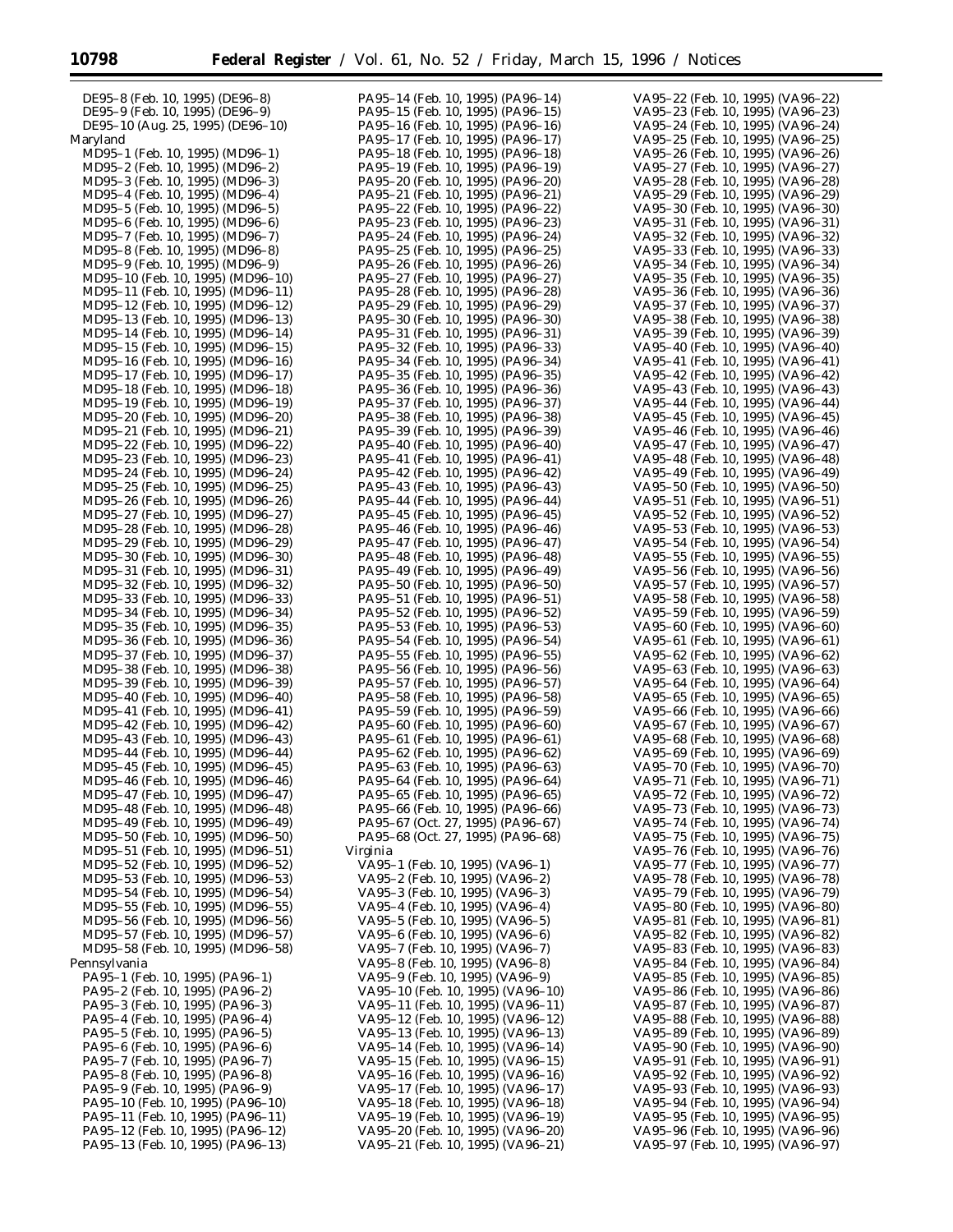VA95–98 (Feb. 10, 1995) (VA96–98) VA95–99 (Feb. 10, 1995) (VA96–99) VA95–100 (Feb. 10, 1995) (VA96–100) VA95–101 (Feb. 10, 1995) (VA96–101) VA95–102 (Feb. 10, 1995) (VA96–102) VA95–103 (Feb. 10, 1995) (VA96–103) VA95–104 (Feb. 10, 1995) (VA96–104) VA95–105 (Feb. 10, 1995) (VA96–105) VA95–106 (Feb. 10, 1995) (VA96–106) West Virginia WV95–1 (Feb. 10, 1995) (WV96–1) WV95–2 (Feb. 10, 1995) (WV96–2) WV95–3 (Feb. 10, 1995) (WV96–3) WV95–4 (Feb. 10, 1995) (WV96–4) WV95–5 (Feb. 10, 1995) (WV96–5) WV95–6 (Feb. 10, 1995) (WV96–6) WV95–7 (Feb. 10, 1995) (WV96–7) WV95–8 (Feb. 10, 1995) (WV96–8) WV95–9 (Feb. 10, 1995) (WV96–9) WV95–10 (Feb. 10, 1995) (WV96–10) WV95–11 (Feb. 10, 1995) (WV96–11) WV95–12 (Feb. 10, 1995) (WV96–12) WV95–13 (Feb. 10, 1995) (WV96–13) WV95–14 (Feb. 10, 1995) (WV96–14) WV95–15 (Feb. 10, 1995) (WV96–15) WV95–16 (Feb. 10, 1995) (WV96–16) WV95–17 (Feb. 10, 1995) (WV96–17) WV95–18 (Feb. 10, 1995) (WV96–18) WV95–19 (Feb. 10, 1995) (WV96–19) *Volume III* Alabama AL95–1 (Feb. 10, 1995) (AL96–1) AL95–2 (Feb. 10, 1995) (AL96–2) AL95–3 (Feb. 10, 1995) (AL96–3) AL95–4 (Feb. 10, 1995) (AL96–4) AL95–5 (Feb. 10, 1995) (AL96–5) AL95–6 (Feb. 10, 1995) (AL96–6) AL95–7 (Feb. 10, 1995) (AL96–7) AL95–8 (Feb. 10, 1995) (AL96–8) AL95–9 (Feb. 10, 1995) (AL96–9) AL95–10 (Feb. 10, 1995) (AL96–10) AL95–11 (Feb. 10, 1995) (AL96–11) AL95–12 (Feb. 10, 1995) (AL96–12) AL95–13 (Feb. 10, 1995) (AL96–13) AL95–14 (Feb. 10, 1995) (AL96–14) AL95–15 (Feb. 10, 1995) (AL96–15) AL95–16 (Feb. 10, 1995) (AL96–16) AL95–17 (Feb. 10, 1995) (AL96–17) AL95–18 (Feb. 10, 1995) (AL96–18) AL95–19 (Feb. 10, 1995) (AL96–19) AL95–20 (Feb. 10, 1995) (AL96–20) AL95–21 (Feb. 10, 1995) (AL96–21) AL95–22 (Feb. 10, 1995) (AL96–22) AL95–23 (Feb. 10, 1995) (AL96–23) AL95–24 (Feb. 10, 1995) (AL96–24) AL95–25 (Feb. 10, 1995) (AL96–25) AL95–26 (Feb. 10, 1995) (AL96–26) AL95–27 (Feb. 10, 1995) (AL96–27) AL95–28 (Feb. 10, 1995) (AL96–28) AL95–29 (Feb. 10, 1995) (AL96–29) AL95–30 (Feb. 10, 1995) (AL96–30) AL95–31 (Feb. 10, 1995) (AL96–31) AL95–32 (Feb. 10, 1995) (AL96–32) AL95–33 (Feb. 10, 1995) (AL96–33) AL95–34 (Feb. 10, 1995) (AL96–34) AL95–35 (Feb. 10, 1995) (AL96–35) AL95–36 (Feb. 10, 1995) (AL96–36) AL95–37 (Feb. 10, 1995) (AL96–37) AL95–38 (Feb. 10, 1995) (AL96–38) AL95–39 (Feb. 10, 1995) (AL96–39) AL95–40 (Feb. 10, 1995) (AL96–40) AL95–41 (Feb. 10, 1995) (AL96–41) AL95–42 (Feb. 10, 1995) (AL96–42) AL95–43 (Feb. 10, 1995) (AL96–43) AL95–44 (Feb. 10, 1995) (AL96–44)

AL95–45 (Feb. 10, 1995) (AL96–45) AL95–46 (Feb. 10, 1995) (AL96–46) AL95–47 (Feb. 10, 1995) (AL96–47) AL95–48 (Feb. 10, 1995) (AL96–48) AL95–49 (Feb. 10, 1995) (AL96–49) AL95–50 (Feb. 10, 1995) (AL96–50) AL95–51 (Feb. 10, 1995) (AL96–51) AL95–52 (Feb. 10, 1995) (AL96–52) AL95–53 (Feb. 10, 1995) (AL96–53) AL95–54 (Feb. 10, 1995) (AL96–54) Florida FL95–1 (Feb. 10, 1995) (FL96–1) FL95–2 (Feb. 10, 1995) (FL96–2) FL95–3 (Feb. 10, 1995) (FL96–3) FL95–4 (Feb. 10, 1995) (FL96–4) FL95–5 (Feb. 10, 1995) (FL96–5) FL95–6 (Feb. 10, 1995) (FL96–6) FL95–7 (Feb. 10, 1995) (FL96–7) FL95–8 (Feb. 10, 1995) (FL96–8) FL95–9 (Feb. 10, 1995) (FL96–9) FL95–10 (Feb. 10, 1995) (FL96–10) FL95–11 (Feb. 10, 1995) (FL96–11) FL95–12 (Feb. 10, 1995) (FL96–12) FL95–13 (Feb. 10, 1995) (FL96–13) FL95–14 (Feb. 10, 1995) (FL96–14) FL95–15 (Feb. 10, 1995) (FL96–15) FL95–16 (Feb. 10, 1995) (FL96–16) FL95–17 (Feb. 10, 1995) (FL96–17) FL95–18 (Feb. 10, 1995) (FL96–18) FL95–19 (Feb. 10, 1995) (FL96–19) FL95–20 (Feb. 10, 1995) (FL96–20) FL95–21 (Feb. 10, 1995) (FL96–21) FL95–22 (Feb. 10, 1995) (FL96–22) FL95–23 (Feb. 10, 1995) (FL96–23) FL95–24 (Feb. 10, 1995) (FL96–24) FL95–25 (Feb. 10, 1995) (FL96–25) FL95–26 (Feb. 10, 1995) (FL96–26) FL95–27 (Feb. 10, 1995) (FL96–27) FL95–28 (Feb. 10, 1995) (FL96–28) FL95–29 (Feb. 10, 1995) (FL96–29) FL95–30 (Feb. 10, 1995) (FL96–30) FL95–31 (Feb. 10, 1995) (FL96–31) FL95–32 (Feb. 10, 1995) (FL96–32) FL95–33 (Feb. 10, 1995) (FL96–33) FL95–34 (Feb. 10, 1995) (FL96–34) FL95–35 (Feb. 10, 1995) (FL96–35) FL95–36 (Feb. 10, 1995) (FL96–36) FL95–37 (Feb. 10, 1995) (FL96–37) FL95–38 (Feb. 10, 1995) (FL96–38) FL95–39 (Feb. 10, 1995) (FL96–39) FL95–40 (Feb. 10, 1995) (FL96–40) FL95–41 (Feb. 10, 1995) (FL96–41) FL95–42 (Feb. 10, 1995) (FL96–42) FL95–43 (Feb. 10, 1995) (FL96–43) FL95–44 (Feb. 10, 1995) (FL96–44) FL95–45 (Feb. 10, 1995) (FL96–45) FL95–46 (Feb. 10, 1995) (FL96–46) FL95–47 (Feb. 10, 1995) (FL96–47) FL95–48 (Feb. 10, 1995) (FL96–48) FL95–49 (Feb. 10, 1995) (FL96–49) FL95–50 (Feb. 10, 1995) (FL96–50) FL95–51 (Feb. 10, 1995) (FL96–51) FL95–52 (Feb. 10, 1995) (FL96–52) FL95–53 (Feb. 10, 1995) (FL96–53) FL95–54 (Feb. 10, 1995) (FL96–54) FL95–55 (Feb. 10, 1995) (FL96–55) FL95–56 (Feb. 10, 1995) (FL96–56) FL95–57 (Feb. 10, 1995) (FL96–57) FL95–58 (Feb. 10, 1995) (FL96–58) FL95–59 (Feb. 10, 1995) (FL96–59) FL95–60 (Feb. 10, 1995) (FL96–60) FL95–61 (Feb. 10, 1995) (FL96–61) FL95–62 (Feb. 10, 1995) (FL96–62) FL95–63 (Feb. 10, 1995) (FL96–63) FL95–64 (Feb. 10, 1995) (FL96–64) FL95–65 (Feb. 10, 1995) (FL96–65)

FL95–66 (Feb. 10, 1995) (FL96–66) FL95–67 (Feb. 10, 1995) (FL96–67) FL95–68 (Feb. 10, 1995) (FL96–68) FL95–69 (Feb. 10, 1995) (FL96–69) FL95–70 (Feb. 10, 1995) (FL96–70) FL95–71 (Feb. 10, 1995) (FL96–71) FL95–72 (Feb. 10, 1995) (FL96–72) FL95–73 (Feb. 10, 1995) (FL96–73) FL95–74 (Feb. 10, 1995) (FL96–74) FL95–75 (Feb. 10, 1995) (FL96–75) FL95–76 (Feb. 10, 1995) (FL96–76) FL95–78 (Feb. 10, 1995) (FL96–78) FL95–79 (Feb. 10, 1995) (FL96–79) FL95–80 (Feb. 10, 1995) (FL96–80) FL95–81 (Feb. 10, 1995) (FL96–81) FL95–82 (Feb. 10, 1995) (FL96–82) FL95–83 (Feb. 10, 1995) (FL96–83) FL95–84 (Feb. 10, 1995) (FL96–84) FL95–85 (Feb. 10, 1995) (FL96–85) FL95–86 (Feb. 10, 1995) (FL96–86) FL95–87 (Feb. 10, 1995) (FL96–87) FL95–88 (Feb. 10, 1995) (FL96–88) FL95–89 (Feb. 10, 1995) (FL96–89) FL95–90 (Feb. 10, 1995) (FL96–90) FL95–91 (Feb. 10, 1995) (FL96–91) FL95–92 (Feb. 10, 1995) (FL96–92) FL95–93 (Feb. 10, 1995) (FL96–93) FL95–94 (Feb. 10, 1995) (FL96–94) FL95–95 (Feb. 10, 1995) (FL96–95) FL95–96 (Feb. 10, 1995) (FL96–96) FL95–97 (Feb. 10, 1995) (FL96–97) FL95–98 (Feb. 10, 1995) (FL96–98) FL95–99 (Feb. 10, 1996) (FL96–99) FL95–100 (Feb. 10, 1996) (FL96–100) FL95–101 (Feb. 10, 1996) (FL96–101) Georgia GA95–1 (Feb. 10, 1995) (GA96–1) GA95–2 (Feb. 10, 1995) (GA96–2) GA95–3 (Feb. 10, 1995) (GA96–3) GA95–4 (Feb. 10, 1995) (GA96–4) GA95–5 (Feb. 10, 1995) (GA96–5) GA95–6 (Feb. 10, 1995) (GA96–6) GA95–7 (Feb. 10, 1995) (GA96–7) GA95–8 (Feb. 10, 1995) (GA96–8) GA95–9 (Feb. 10, 1995) (GA96–9) GA95–10 (Feb. 10, 1995) (GA96–10) GA95–11 (Feb. 10, 1995) (GA96–11) GA95–12 (Feb. 10, 1995) (GA96–12) GA95–13 (Feb. 10, 1995) (GA96–13) GA95–14 (Feb. 10, 1995) (GA96–14) GA95–15 (Feb. 10, 1995) (GA96–15) GA95–16 (Feb. 10, 1995) (GA96–16) GA95–17 (Feb. 10, 1995) (GA96–17) GA95–18 (Feb. 10, 1995) (GA96–18) GA95–19 (Feb. 10, 1995) (GA96–19) GA95–20 (Feb. 10, 1995) (GA96–20) GA95–21 (Feb. 10, 1995) (GA96–21) GA95–22 (Feb. 10, 1995) (GA96–22) GA95–23 (Feb. 10, 1995) (GA96–23) GA95–24 (Feb. 10, 1995) (GA96–24) GA95–25 (Feb. 10, 1995) (GA96–25) GA95–26 (Feb. 10, 1995) (GA96–26) GA95–27 (Feb. 10, 1995) (GA96–27) GA95–28 (Feb. 10, 1995) (GA96–28) GA95–29 (Feb. 10, 1995) (GA96–29) GA95–30 (Feb. 10, 1995) (GA96–30) GA95–31 (Feb. 10, 1995) (GA96–31) GA95–32 (Feb. 10, 1995) (GA96–32) GA95–33 (Feb. 10, 1995) (GA96–33) GA95–34 (Feb. 10, 1995) (GA96–34) GA95–35 (Feb. 10, 1995) (GA96–35) GA95–36 (Feb. 10, 1995) (GA96–36) GA95–37 (Feb. 10, 1995) (GA96–37) GA95–38 (Feb. 10, 1995) (GA96–38) GA95–39 (Feb. 10, 1995) (GA96–39) GA95–40 (Feb. 10, 1995) (GA96–40)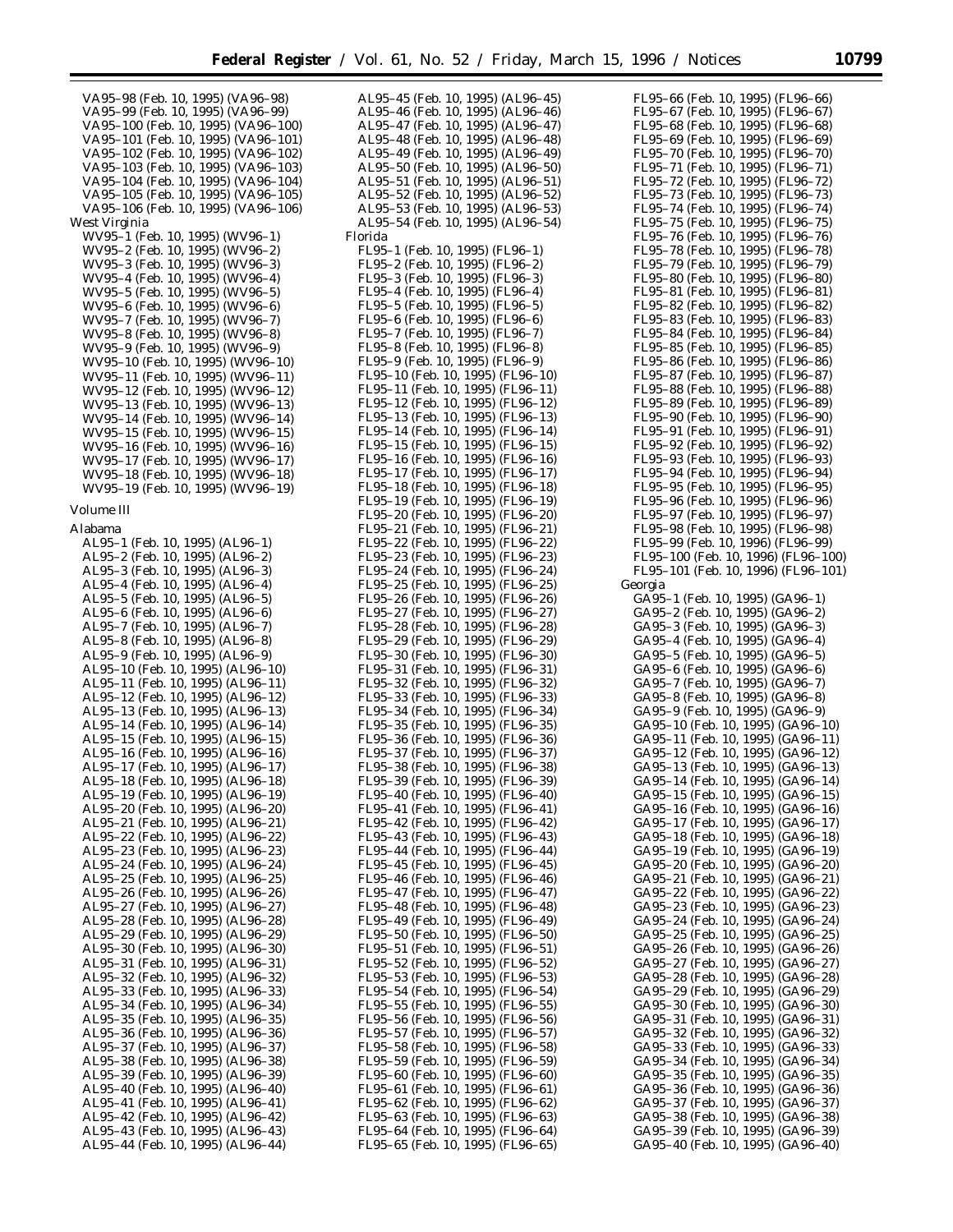| GA95-41 (Feb. 10, 1995) (GA96-41) | KY95-29 (Feb. 10, 1995) (KY96-29) | MS95-49 (Feb. 10, 1995) (MS96-49) |
|-----------------------------------|-----------------------------------|-----------------------------------|
| GA95-42 (Feb. 10, 1995) (GA96-42) | KY95-30 (Feb. 10, 1995) (KY96-30) | MS95-50 (Feb. 10, 1995) (MS96-50) |
| GA95-43 (Feb. 10, 1995) (GA96-43) | KY95-31 (Feb. 10, 1995) (KY96-31) | MS95-51 (Feb. 10, 1995) (MS96-51) |
|                                   |                                   |                                   |
| GA95–44 (Feb. 10, 1995) (GA96–44) | KY95–32 (Feb. 10, 1995) (KY96–32) | MS95-52 (Feb. 10, 1995) (MS96-52) |
| GA95-45 (Feb. 10, 1995) (GA96-45) | KY95–33 (Feb. 10, 1995) (KY96–33) | MS95-53 (Feb. 10, 1995) (MS96-53) |
| GA95-46 (Feb. 10, 1995) (GA96-46) | KY95-34 (Feb. 10, 1995) (KY96-34) | MS95-54 (Feb. 10, 1995) (MS96-54) |
| GA95-47 (Feb. 10, 1995) (GA96-47) | KY95–35 (Feb. 10, 1995) (KY96–35) | MS95–55 (Feb. 10, 1995) (MS96–55) |
| GA95-48 (Feb. 10, 1995) (GA96-48) | KY95–36 (Feb. 10, 1995) (KY96–36) | MS95-56 (Feb. 10, 1995) (MS96-56) |
|                                   |                                   |                                   |
| GA95-49 (Feb. 10, 1995) (GA96-49) | KY95–37 (Feb. 10, 1995) (KY96–37) | MS95-57 (Feb. 10, 1995) (MS96-57) |
| GA95-50 (Feb. 10, 1995) (GA96-50) | KY95–38 (Feb. 10, 1995) (KY96–38) | North Carolina                    |
| GA95-51 (Feb. 10, 1995) (GA96-51) | KY95–39 (Feb. 10, 1995) (KY96–39) | NC95–1 (Feb. 10, 1995) (NC96–1)   |
| GA95-52 (Feb. 10, 1995) (GA96-52) | KY95–40 (Feb. 10, 1995) (KY96–40) | NC95-2 (Feb. 10, 1995) (NC96-2)   |
| GA95-53 (Feb. 10, 1995) (GA96-53) | KY95–41 (Feb. 10, 1995) (KY96–41) | NC95-3 (Feb. 10, 1995) (NC96-3)   |
|                                   |                                   | NC95-4 (Feb. 10, 1995) (NC96-4)   |
| GA95-54 (Feb. 10, 1995) (GA96-54) | KY95–42 (Feb. 10, 1995) (KY96–42) |                                   |
| GA95–55 (Feb. 10, 1995) (GA96–55) | KY95-43 (Feb. 10, 1995) (KY96-43) | NC95–5 (Feb. 10, 1995) (NC96–5)   |
| GA95-56 (Feb. 10, 1995) (GA96-56) | KY95–44 (Feb. 10, 1995) (KY96–44) | NC95–6 (Feb. 10, 1995) (NC96–6)   |
| GA95-57 (Feb. 10, 1995) (GA96-57) | KY95–45 (Feb. 10, 1995) (KY96–45) | NC95–7 (Feb. 10, 1995) (NC96–7)   |
| GA95-58 (Feb. 10, 1995) (GA96-58) | KY95–46 (Feb. 10, 1995) (KY96–46) | NC95–8 (Feb. 10, 1995) (NC96–8)   |
| GA95–59 (Feb. 10, 1995) (GA96–59) | KY95–47 (Feb. 10, 1995) (KY96–47) | NC95–9 (Feb. 10, 1995) (NC96–9)   |
| GA95-60 (Feb. 10, 1995) (GA96-60) | KY95–48 (Feb. 10, 1995) (KY96–48) | NC95-10 (Feb. 10, 1995) (NC96-10) |
|                                   |                                   |                                   |
| GA95-61 (Feb. 10, 1995) (GA96-61) | KY95–49 (Feb. 10, 1995) (KY96–49) | NC95-11 (Feb. 10, 1995) (NC96-11) |
| GA95-62 (Feb. 10, 1995) (GA96-62) | KY95–50 (Feb. 10, 1995) (KY96–50) | NC95-12 (Feb. 10, 1995) (NC96-12) |
| GA95–63 (Feb. 10, 1995) (GA96–63) | KY95–51 (Feb. 10, 1995) (KY96–51) | NC95-13 (Feb. 10, 1995) (NC96-13) |
| GA95-64 (Feb. 10, 1995) (GA96-64) | KY95–52 (Feb. 10, 1995) (KY96–52) | NC95-14 (Feb. 10, 1995) (NC96-14) |
| GA95–65 (Feb. 10, 1995) (GA96–65) | KY95–53 (Feb. 10, 1995) (KY96–53) | NC95-15 (Feb. 10, 1995) (NC96-15) |
| GA95-66 (Feb. 10, 1995) (GA96-66) | KY95–54 (Feb. 10, 1995) (KY96–54) | NC95-16 (Feb. 10, 1995) (NC96-16) |
|                                   |                                   |                                   |
| GA95–67 (Feb. 10, 1995) (GA96–67) | KY95–55 (Feb. 10, 1995) (KY96–55) | NC95-17 (Feb. 10, 1995) (NC96-17) |
| GA95-68 (Feb. 10, 1995) (GA96-68) | Mississippi                       | NC95-18 (Feb. 10, 1995) (NC96-18) |
| GA95-69 (Feb. 10, 1995) (GA96-69) | MS95-1 (Feb. 10, 1995) (MS96-1)   | NC95-19 (Feb. 10, 1995) (NC96-19) |
| GA95-70 (Feb. 10, 1995) (GA96-70) | MS95-2 (Feb. 10, 1995) (MS96-2)   | NC95-20 (Feb. 10, 1995) (NC96-20) |
| GA95-71 (Feb. 10, 1995) (GA96-71) | MS95-3 (Feb. 10, 1995) (MS96-3)   | NC95-21 (Feb. 10, 1995) (NC96-21) |
| GA95-72 (Feb. 10, 1995) (GA96-72) | MS95-4 (Feb. 10, 1995) (MS96-4)   |                                   |
|                                   |                                   | NC95-22 (Feb. 10, 1995) (NC96-22) |
| GA95–73 (Feb. 10, 1995) (GA96–73) | MS95–5 (Feb. 10, 1995) (MS96–5)   | NC95-23 (Feb. 10, 1995) (NC96-23) |
| GA95-74 (Feb. 10, 1995) (GA96-74) | MS95–6 (Feb. 10, 1995) (MS96–6)   | NC95-24 (Feb. 10, 1995) (NC96-24) |
| GA95-75 (Feb. 10, 1995) (GA96-75) | MS95–7 (Feb. 10, 1995) (MS96–7)   | NC95-25 (Feb. 10, 1995) (NC96-25) |
| GA95-76 (Feb. 10, 1995) (GA96-76) | MS95–8 (Feb. 10, 1995) (MS96–8)   | NC95-26 (Feb. 10, 1995) (NC96-26) |
| GA95-77 (Feb. 10, 1995) (GA96-77) | MS95-9 (Feb. 10, 1995) (MS96-9)   | NC95-27 (Feb. 10, 1995) (NC96-27) |
| GA95-78 (Feb. 10, 1995) (GA96-78) | MS95-10 (Feb. 10, 1995) (MS96-10) | NC95-28 (Feb. 10, 1995) (NC96-28) |
|                                   |                                   |                                   |
| GA95-79 (Feb. 10, 1995) (GA96-79) | MS95-11 (Feb. 10, 1995) (MS96-11) | NC95-29 (Feb. 10, 1995) (NC96-29) |
| GA95-80 (Feb. 10, 1995) (GA96-80) | MS95-12 (Feb. 10, 1995) (MS96-12) | NC95-30 (Feb. 10, 1995) (NC96-30) |
| GA95-81 (Feb. 10, 1995) (GA96-81) | MS95-13 (Feb. 10, 1995) (MS96-13) | NC95-31 (Feb. 10, 1995) (NC96-31) |
| GA95-82 (Feb. 10, 1995) (GA96-82) | MS95-14 (Feb. 10, 1995) (MS96-14) | NC95-32 (Feb. 10, 1995) (NC96-32) |
| GA95-83 (Feb. 10, 1995) (GA96-83) | MS95-15 (Feb. 10, 1995) (MS96-15) | NC95-33 (Feb. 10, 1995) (NC96-33) |
| GA95-84 (Jul. 14, 1996) (GA96-84) | MS95-16 (Feb. 10, 1995) (MS96-16) | NC95-34 (Feb. 10, 1995) (NC96-34) |
| GA95-85 (Jan. 26, 1996) (GA96-85) |                                   | NC95-35 (Feb. 10, 1995) (NC96-35) |
|                                   | MS95-17 (Feb. 10, 1995) (MS96-17) |                                   |
| GA95-86 (Jan. 26, 1996) (GA96-86) | MS95-18 (Feb. 10, 1995) (MS96-18) | NC95-36 (Feb. 10, 1995) (NC96-36) |
| GA95-87 (Jan. 26, 1996) (GA96-87) | MS95-19 (Feb. 10, 1995) (MS96-19) | NC95-37 (Feb. 10, 1995) (NC96-37) |
| Kentucky                          | MS95-20 (Feb. 10, 1995) (MS96-20) | NC95-38 (Feb. 10, 1995) (NC96-38) |
| KY95-1 (Feb. 10, 1995) (KY96-1)   | MS95-21 (Feb. 10, 1995) (MS96-21) | NC95-39 (Feb. 10, 1995) (NC96-39) |
| KY95-2 (Feb. 10, 1995) (KY96-2)   | MS95-22 (Feb. 10, 1995) (MS96-22) | NC95-40 (Feb. 10, 1995) (NC96-40) |
| KY95-3 (Feb. 10, 1995) (KY96-3)   | MS95-23 (Feb. 10, 1995) (MS96-23) | NC95-41 (Feb. 10, 1995) (NC96-41) |
|                                   |                                   |                                   |
| KY95-4 (Feb. 10, 1995) (KY96-4)   | MS95-24 (Feb. 10, 1995) (MS96-24) | NC95-42 (Feb. 10, 1995) (NC96-42) |
| KY95–5 (Feb. 10, 1995) (KY96–5)   | MS95-25 (Feb. 10, 1995) (MS96-25) | NC95-43 (Feb. 10, 1995) (NC96-43) |
| KY95–6 (Feb. 10, 1995) (KY96–6)   | MS95-26 (Feb. 10, 1995) (MS96-26) | NC95-44 (Feb. 10, 1995) (NC96-44) |
| KY95-7 (Feb. 10, 1995) (KY96-7)   | MS95-27 (Feb. 10, 1995) (MS96-27) | NC95-45 (Feb. 10, 1995) (NC96-45) |
| KY95-8 (Feb. 10, 1995) (KY96-8)   | MS95-28 (Feb. 10, 1995) (MS96-28) | NC95-46 (Feb. 10, 1995) (NC96-46) |
| KY95-9 (Feb. 10, 1995) (KY96-9)   | MS95-29 (Feb. 10, 1995) (MS96-29) | NC95-47 (Feb. 10, 1995) (NC96-47) |
| KY95-10 (Feb. 10, 1995) (KY96-10) | MS95-30 (Feb. 10, 1995) (MS96-30) |                                   |
|                                   |                                   | NC95-48 (Feb. 10, 1995) (NC96-48) |
| KY95–11 (Feb. 10, 1995) (KY96–11) | MS95-31 (Feb. 10, 1995) (MS96-31) | NC95-49 (Feb. 10, 1995) (NC96-49) |
| KY95-12 (Feb. 10, 1995) (KY96-12) | MS95-32 (Feb. 10, 1995) (MS96-32) | NC95-50 (Feb. 10, 1995) (NC96-50) |
| KY95-13 (Feb. 10, 1995) (KY96-13) | MS95-33 (Feb. 10, 1995) (MS96-33) | NC95-51 (Feb. 10, 1995) (NC96-51) |
| KY95-14 (Feb. 10, 1995) (KY96-14) | MS95-34 (Feb. 10, 1995) (MS96-34) | NC95-52 (Feb. 10, 1995) (NC96-52) |
| KY95–15 (Feb. 10, 1995) (KY96–15) | MS95-35 (Feb. 10, 1995) (MS96-35) | South Carolina                    |
| KY95-16 (Feb. 10, 1995) (KY96-16) | MS95-36 (Feb. 10, 1995) (MS96-36) | SC95-1 (Feb. 10, 1995) (SC96-1)   |
|                                   |                                   |                                   |
| KY95-17 (Feb. 10, 1995) (KY96-17) | MS95-37 (Feb. 10, 1995) (MS96-37) | SC95-2 (Feb. 10, 1995) (SC96-2)   |
| KY95-18 (Feb. 10, 1995) (KY96-18) | MS95-38 (Feb. 10, 1995) (MS96-38) | SC95-3 (Feb. 10, 1995) (SC96-3)   |
| KY95-19 (Feb. 10, 1995) (KY96-19) | MS95-39 (Feb. 10, 1995) (MS96-39) | SC95-4 (Feb. 10, 1995) (SC96-4)   |
| KY95-20 (Feb. 10, 1995) (KY96-20) | MS95-40 (Feb. 10, 1995) (MS96-40) | SC95-5 (Feb. 10, 1995) (SC96-5)   |
| KY95-21 (Feb. 10, 1995) (KY96-21) | MS95-41 (Feb. 10, 1995) (MS96-41) | SC95-6 (Feb. 10, 1995) (SC96-6)   |
| KY95-22 (Feb. 10, 1995) (KY96-22) | MS95-42 (Feb. 10, 1995) (MS96-42) | SC95-7 (Feb. 10, 1995) (SC96-7)   |
|                                   |                                   |                                   |
| KY95-23 (Feb. 10, 1995) (KY96-23) | MS95-43 (Feb. 10, 1995) (MS96-43) | SC95-8 (Feb. 10, 1995) (SC96-8)   |
| KY95–24 (Feb. 10, 1995) (KY96–24) | MS95-44 (Feb. 10, 1995) (MS96-44) | SC95-9 (Feb. 10, 1995) (SC96-9)   |
| KY95–25 (Feb. 10, 1995) (KY96–25) | MS95-45 (Feb. 10, 1995) (MS96-45) | SC95-10 (Feb. 10, 1995) (SC96-10) |
| KY95-26 (Feb. 10, 1995) (KY96-26) | MS95-46 (Feb. 10, 1995) (MS96-46) | SC95-11 (Feb. 10, 1995) (SC96-11) |
| KY95-27 (Feb. 10, 1995) (KY96-27) | MS95-47 (Feb. 10, 1995) (MS96-47) | SC95-12 (Feb. 10, 1995) (SC96-12) |
| KY95–28 (Feb. 10, 1995) (KY96–28) | MS95-48 (Feb. 10, 1995) (MS96-48) | SC95-13 (Feb. 10, 1995) (SC96-13) |
|                                   |                                   |                                   |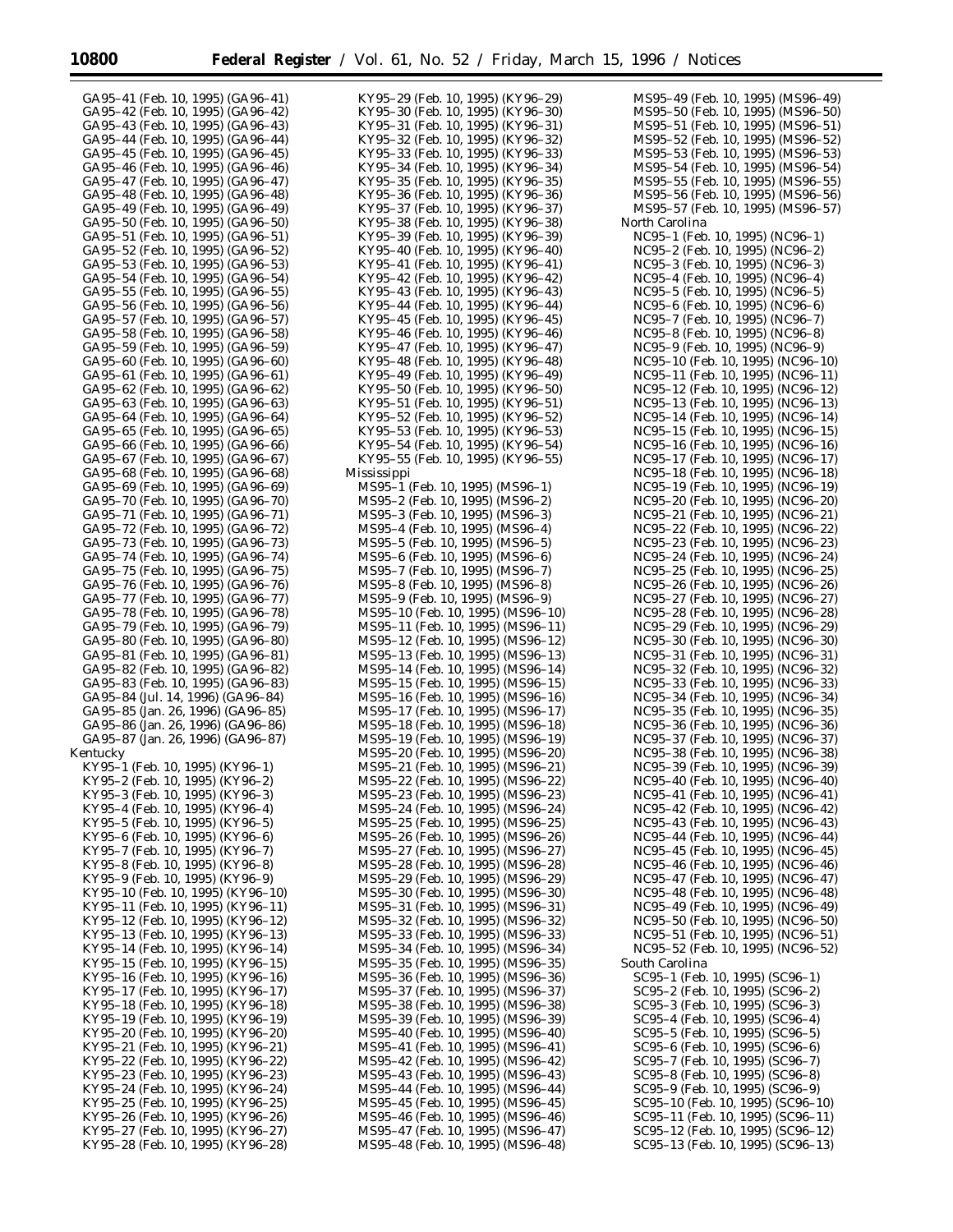SC95–14 (Feb. 10, 1995) (SC96–14) SC95–15 (Feb. 10, 1995) (SC96–15) SC95–16 (Feb. 10, 1995) (SC96–16) SC95–17 (Feb. 10, 1995) (SC96–17) SC95–18 (Feb. 10, 1995) (SC96–18) SC95–19 (Feb. 10, 1995) (SC96–19) SC95–20 (Feb. 10, 1995) (SC96–20) SC95–21 (Feb. 10, 1995) (SC96–21) SC95–22 (Feb. 10, 1995) (SC96–22) SC95–23 (Feb. 10, 1995) (SC96–23) SC95–24 (Feb. 10, 1995) (SC96–24) SC95–25 (Feb. 10, 1995) (SC96–25) SC95–26 (Feb. 10, 1995) (SC96–26) SC95–27 (Feb. 10, 1995) (SC96–27) SC95–28 (Feb. 10, 1995) (SC96–28) SC95–29 (Feb. 10, 1995) (SC96–29) SC95–30 (Feb. 10, 1995) (SC96–30) SC95–31 (Feb. 10, 1995) (SC96–31) SC95–32 (Feb. 10, 1995) (SC96–32) SC95–33 (Feb. 10, 1995) (SC96–33) SC95–34 (Feb. 10, 1995) (SC96–34) SC95–35 (Feb. 10, 1995) (SC96–35) SC95–36 (Feb. 10, 1995) (SC96–36) Tennessee TN95–1 (Feb. 10, 1995) (TN96–1) TN95–2 (Feb. 10, 1995) (TN96–2) TN95–3 (Feb. 10, 1995) (TN96–3) TN95–4 (Feb. 10, 1995) (TN96–4) TN95–5 (Feb. 10, 1995) (TN96–5) TN95–6 (Feb. 10, 1995) (TN96–6) TN95–7 (Feb. 10, 1995) (TN96–7) TN95–8 (Feb. 10, 1995) (TN96–8) TN95–9 (Feb. 10, 1995) (TN96–9) TN95–10 (Feb. 10, 1995) (TN96–10) TN95–11 (Feb. 10, 1995) (TN96–11) TN95–12 (Feb. 10, 1995) (TN96–12) TN95–13 (Feb. 10, 1995) (TN96–13) TN95–14 (Feb. 10, 1995) (TN96–14) TN95–15 (Feb. 10, 1995) (TN96–15) TN95–16 (Feb. 10, 1995) (TN96–16) TN95–17 (Feb. 10, 1995) (TN96–17) TN95–18 (Feb. 10, 1995) (TN96–18) TN95–18 (Feb. 10, 1995) (TN96–19) TN95–20 (Feb. 10, 1995) (TN96–20) TN95–21 (Feb. 10, 1995) (TN96–21) TN95–22 (Feb. 10, 1995) (TN96–22) TN95–23 (Feb. 10, 1995) (TN96–23) TN95–24 (Feb. 10, 1995) (TN96–24) TN95–25 (Feb. 10, 1995) (TN96–25) TN95–26 (Feb. 10, 1995) (TN96–26) TN95–27 (Feb. 10, 1995) (TN96–27) TN95–28 (Feb. 10, 1995) (TN96–28) TN95–29 (Feb. 10, 1995) (TN96–29) TN95–30 (Feb. 10, 1995) (TN96–30) TN95–31 (Feb. 10, 1995) (TN96–31) TN95–32 (Feb. 10, 1995) (TN96–32) TN95–33 (Feb. 10, 1995) (TN96–33) TN95–34 (Feb. 10, 1995) (TN96–34) TN95–35 (Feb. 10, 1995) (TN96–35) TN95–36 (Feb. 10, 1995) (TN96–36) TN95–37 (Feb. 10, 1995) (TN96–37) TN95–38 (Feb. 10, 1995) (TN96–38) TN95–39 (Feb. 10, 1995) (TN96–39) TN95–40 (Feb. 10, 1995) (TN96–40) TN95–41 (Feb. 10, 1995) (TN96–41) TN95–42 (Feb. 10, 1995) (TN96–42) TN95–43 (Feb. 10, 1995) (TN96–43) TN95–44 (Feb. 10, 1995) (TN96–44) TN95–45 (Feb. 10, 1995) (TN96–45) TN95–46 (Feb. 10, 1995) (TN96–46) TN95–47 (Feb. 10, 1995) (TN96–47) TN95–48 (Feb. 10, 1995) (TN96–48) TN95–49 (Feb. 10, 1995) (TN96–49) TN95–50 (Feb. 10, 1995) (TN96–50) TN95–51 (Feb. 10, 1995) (TN96–51) TN95–52 (Feb. 10, 1995) (TN96–52)

TN95–53 (Feb. 10, 1995) (TN96–53) TN95–54 (Feb. 10, 1995) (TN96–54) TN95–55 (Feb. 10, 1995) (TN96–55) TN95–56 (Feb. 10, 1995) (TN96–56) TN95–57 (Feb. 10, 1995) (TN96–57) TN95–58 (Mar. 10, 1995) (TN96–58) TN95–59 (Mar. 10, 1995) (TN96–59) TN95–60 (Mar. 10, 1995) (TN96–60) TN95–61 (Mar. 10, 1995) (TN96–61) TN95–62 (Mar. 10, 1995) (TN96–62) TN95–63 (Mar. 10, 1995) (TN96–63) TN95–64 (Mar. 10, 1995) (TN96–64) TN95–65 (Mar. 10, 1995) (TN96–65) TN95–66 (Mar. 10, 1995) (TN96–66) TN95–67 (Mar. 10, 1995) (TN96–67) *Volume IV* Illinois IL95–1 (Feb. 10, 1995) (IL96–1) IL95–2 (Feb. 10, 1995) (IL96–2) IL95–3 (Feb. 10, 1995) (IL96–3) IL95–4 (Feb. 10, 1995) (IL96–4) IL95–5 (Feb. 10, 1995) (IL96–5) IL95–6 (Feb. 10, 1995) (IL96–6) IL95–7 (Feb. 10, 1995) (IL96–7) IL95–8 (Feb. 10, 1995) (IL96–8) IL95–8 (Feb. 10, 1995) (IL96–8) IL95–9 (Feb. 10, 1995) (IL96–9) IL95–10 (Feb. 10, 1995) (IL96–10) IL95–11 (Feb. 10, 1995) (IL96–11) IL95–12 (Feb. 10, 1995) (IL96–12) IL95–13 (Feb. 10, 1995) (IL96–13) IL95–14 (Feb. 10, 1995) (IL96–14) IL95–15 (Feb. 10, 1995) (IL96–15) IL95–16 (Feb. 10, 1995) (IL96–16) IL95–17 (Feb. 10, 1995) (IL96–17) IL95–18 (Feb. 10, 1995) (IL96–18) IL95–19 (Feb. 10, 1995) (IL96–19) IL95–20 (Feb. 10, 1995) (IL96–20) IL95–21 (Feb. 10, 1995) (IL96–21) IL95–22 (Feb. 10, 1995) (IL96–22) IL95–23 (Feb. 10, 1995) (IL96–23) IL95–24 (Feb. 10, 1995) (IL96–24) IL95–25 (Feb. 10, 1995) (IL96–25) IL95–26 (Feb. 10, 1995) (IL96–26) IL95–27 (Feb. 10, 1995) (IL96–27) IL95–28 (Feb. 10, 1995) (IL96–28) IL95–29 (Feb. 10, 1995) (IL96–29) IL95–30 (Feb. 10, 1995) (IL96–30) IL95–31 (Feb. 10, 1995) (IL96–31) IL95–32 (Feb. 10, 1995) (IL96–32) IL95–33 (Feb. 10, 1995) (IL96–33) IL95–34 (Feb. 10, 1995) (IL96–34) IL95–35 (Feb. 10, 1995) (IL96–35) IL95–36 (Feb. 10, 1995) (IL96–36) IL95–37 (Feb. 10, 1995) (IL96–37) IL95–38 (Feb. 10, 1995) (IL96–38) IL95–39 (Feb. 10, 1995) (IL96–39) IL95–40 (Feb. 10, 1995) (IL96–40) IL95–41 (Feb. 10, 1995) (IL96–41) IL95–42 (Feb. 10, 1995) (IL96–42) IL95–43 (Feb. 10, 1995) (IL96–43) IL95–44 (Feb. 10, 1995) (IL96–44) IL95–45 (Feb. 10, 1995) (IL96–45) IL95–46 (Feb. 10, 1995) (IL96–46) IL95–47 (Feb. 10, 1995) (IL96–47) IL95–48 (Feb. 10, 1995) (IL96–48) IL95–49 (Feb. 10, 1995) (IL96–49) IL95–50 (Feb. 10, 1995) (IL96–50) IL95–51 (Feb. 10, 1995) (IL96–51) IL95–52 (Feb. 10, 1995) (IL96–52) IL95–53 (Feb. 10, 1995) (IL96–53) IL95–54 (Feb. 10, 1995) (IL96–54) IL95–55 (Feb. 10, 1995) (IL96–55) IL95–56 (Feb. 10, 1995) (IL96–56) IL95–57 (Feb. 10, 1995) (IL96–57)

IL95–58 (Feb. 10, 1995) (IL96–58) IL95–59 (Feb. 10, 1995) (IL96–59) IL95–60 (Feb. 10, 1995) (IL96–60) IL95–61 (Feb. 10, 1995) (IL96–61) IL95–62 (Feb. 10, 1995) (IL96–62) IL95–63 (Feb. 10, 1995) (IL96–63) IL95–64 (Feb. 10, 1995) (IL96–64) IL95–65 (Feb. 10, 1995) (IL96–65) IL95–66 (Feb. 10, 1995) (IL96–66) IL95–67 (Feb. 10, 1995) (IL96–67) IL95–68 (Feb. 10, 1995) (IL96–68) IL95–69 (Feb. 10, 1995) (IL96–69) Indiana IN95–1 (Feb. 10, 1995) (IN96–1) IN95–2 (Feb. 10, 1995) (IN96–2) IN95–3 (Feb. 10, 1995) (IN96–3) IN95–4 (Feb. 10, 1995) (IN96–4) IN95–5 (Feb. 10, 1995) (IN96–5) IN95–6 (Feb. 10, 1995) (IN96–6) IN95–7 (Feb. 10, 1995) (IN96–7) IN95–8 (Feb. 10, 1995) (IN96–8) IN95–9 (Feb. 10, 1995) (IN96–9) IN95–10 (Feb. 10, 1995) (IN96–10) IN95–11 (Feb. 10, 1995) (IN96–11) IN95–12 (Feb. 10, 1995) (IN96–12) IN95–13 (Feb. 10, 1995) (IN96–13) IN95–14 (Feb. 10, 1995) (IN96–14) IN95–15 (Feb. 10, 1995) (IN96–15) IN95–16 (Feb. 10, 1995) (IN96–16) IN95–17 (Feb. 10, 1995) (IN96–17) IN95–18 (Feb. 10, 1995) (IN96–18) IN95–19 (Feb. 10, 1995) (IN96–19) IN95–20 (Feb. 10, 1995) (IN96–20) IN95–21 (Feb. 10, 1995) (IN96–21) IN95–22 (Feb. 10, 1995) (IN96–22) IN95–23 (Feb. 10, 1995) (IN96–23) IN95–24 (Feb. 10, 1995) (IN96–24) IN95–25 (Feb. 10, 1995) (IN96–25) IN95–26 (Feb. 10, 1995) (IN96–26) IN95–27 (Feb. 10, 1995) (IN96–27) IN95–28 (Feb. 10, 1995) (IN96–28) IN95–29 (Feb. 10, 1995) (IN96–29) IN95–30 (Feb. 10, 1995) (IN96–30) IN95–31 (Feb. 10, 1995) (IN96–31) IN95–32 (Feb. 10, 1995) (IN96–32) IN95–33 (Feb. 10, 1995) (IN96–33) IN95–34 (Feb. 10, 1995) (IN96–34) IN95–35 (Feb. 10, 1995) (IN96–35) IN95–36 (Feb. 10, 1995) (IN96–36) IN95–37 (Feb. 10, 1995) (IN96–37) IN95–38 (Feb. 10, 1995) (IN96–38) IN95–39 (Feb. 10, 1995) (IN96–39) IN95–40 (Feb. 10, 1995) (IN96–40) IN95–41 (Feb. 10, 1995) (IN96–41) IN95–42 (Mar. 31, 1995) (IN96–42) IN95–43 (Mar. 31, 1995) (IN96–43) IN95–44 (Mar. 31, 1995) (IN96–44) IN95–45 (Mar. 31, 1995) (IN96–45) IN95–46 (Mar. 31, 1995) (IN96–46) IN95–47 (Mar. 31, 1995) (IN96–47) IN95–48 (Mar. 31, 1995) (IN96–48) IN95–49 (Mar. 31, 1995) (IN96–49) IN95–50 (Mar. 31, 1995) (IN96–50) IN95–51 (Mar. 31, 1995) (IN96–51) IN95–52 (Mar. 31, 1995) (IN96–52) IN95–53 (Mar. 31, 1995) (IN96–53) IN95–54 (Mar. 31, 1995) (IN96–54) IN95–55 (Mar. 31, 1995) (IN96–55) IN95–56 (Mar. 31, 1995) (IN96–56) IN95–57 (Mar. 31, 1995) (IN96–57) IN95–58 (Mar. 31, 1995) (IN96–58) Michigan MI95–1 (Feb. 10, 1995) (MI96–1) MI95–2 (Feb. 10, 1995) (MI96–2) MI95–3 (Feb. 10, 1995) (MI96–3) MI95–4 (Feb. 10, 1995) (MI96–4)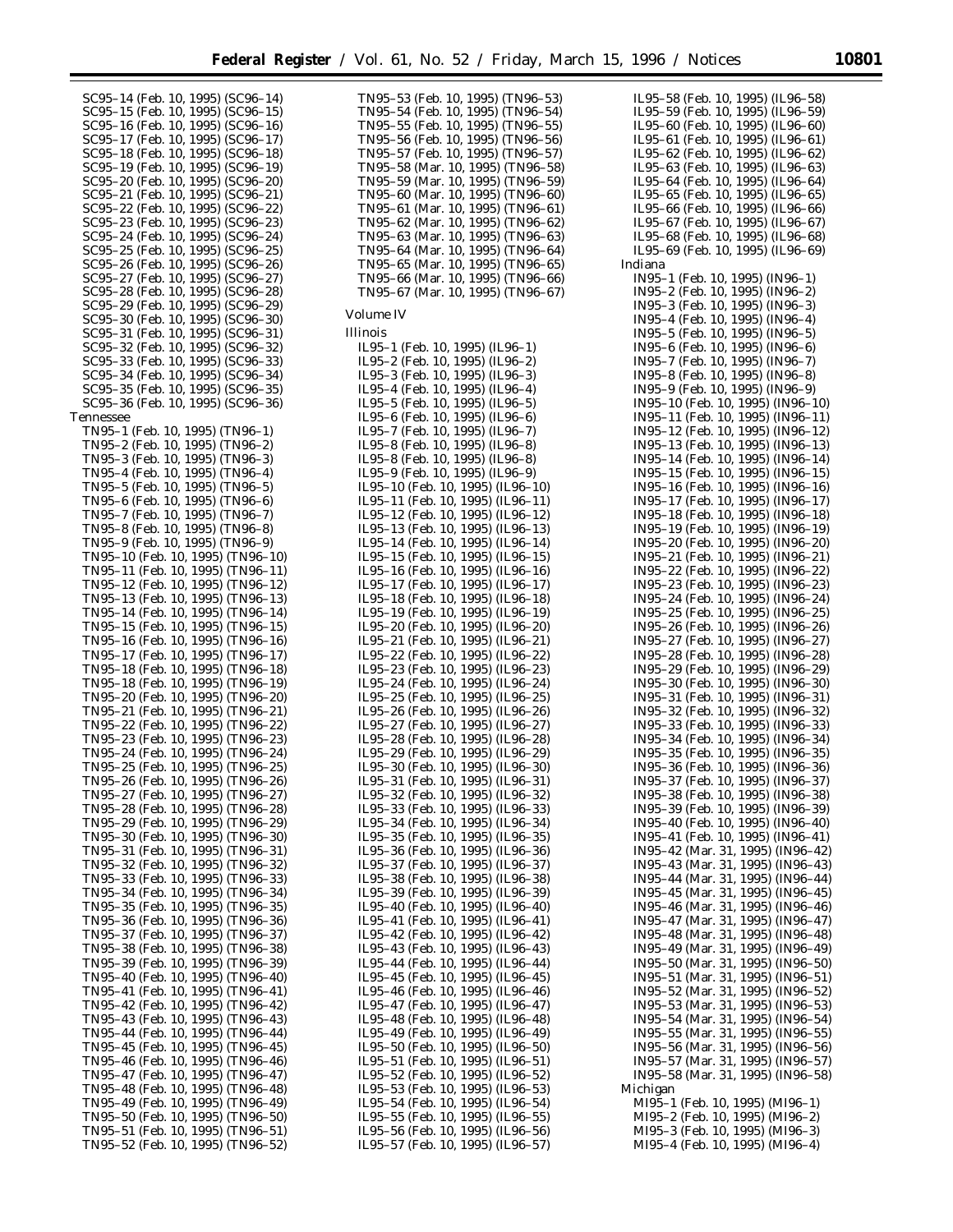Ξ

MN95–15 (Feb. 10, 1995) (MN96–15)

| MI95-5 (Feb. 10, 1995) (MI96-5)   | MN95-16 (Feb. 10, 1995) (MN96-16) | OH95-30 (Feb. 10, 1995) (OH96-30) |
|-----------------------------------|-----------------------------------|-----------------------------------|
| MI95-6 (Feb. 10, 1995) (MI96-6)   | MN95-17 (Feb. 10, 1995) (MN96-17) | OH95-31 (Feb. 10, 1995) (OH96-31) |
| MI95-7 (Feb. 10, 1995) (MI96-7)   | MN95-18 (Feb. 10, 1995) (MN96-18) | OH95-32 (Feb. 10, 1995) (OH96-32) |
| MI95-8 (Feb. 10, 1995) (MI96-8)   | MN95-19 (Feb. 10, 1995) (MN96-19) | OH95-33 (Feb. 10, 1995) (OH96-33) |
|                                   |                                   |                                   |
| MI95-9 (Feb. 10, 1995) (MI96-9)   | MN95-20 (Feb. 10, 1995) (MN96-20) | OH95-34 (Feb. 10, 1995) (OH96-34) |
| MI95-10 (Feb. 10, 1995) (MI96-10) | MN95-21 (Feb. 10, 1995) (MN96-21) | OH95-35 (Feb. 10, 1995) (OH96-35) |
| MI95-11 (Feb. 10, 1995) (MI96-11) | MN95-22 (Feb. 10, 1995) (MN96-22) | OH95-36 (Feb. 10, 1995) (OH96-36) |
| MI95-12 (Feb. 10, 1995) (MI96-12) | MN95-23 (Feb. 10, 1995) (MN96-23) | OH95-37 (Feb. 10, 1995) (OH96-37) |
| MI95-13 (Feb. 10, 1995) (MI96-13) | MN95-24 (Feb. 10, 1995) (MN96-24) | Wisconsin                         |
| MI95-14 (Feb. 10, 1995) (MI96-14) |                                   | WI95-1 (Feb. 10, 1995) (WI96-1)   |
|                                   | MN95-25 (Feb. 10, 1995) (MN96-25) |                                   |
| MI95-15 (Feb. 10, 1995) (MI96-15) | MN95-26 (Feb. 10, 1995) (MN96-26) | WI95–2 (Feb. 10, 1995) (WI96–2)   |
| MI95-16 (Feb. 10, 1995) (MI96-16) | MN95-27 (Feb. 10, 1995) (MN96-27) | WI95-3 (Feb. 10, 1995) (WI96-3)   |
| MI95-17 (Feb. 10, 1995) (MI96-17) | MN95-28 (Feb. 10, 1995) (MN96-28) | WI95–4 (Feb. 10, 1995) (WI96–4)   |
| MI95-18 (Feb. 10, 1995) (MI96-18) | MN95-29 (Feb. 10, 1995) (MN96-29) | WI95-5 (Feb. 10, 1995) (WI96-5)   |
| MI95-19 (Feb. 10, 1995) (MI96-19) | MN95-30 (Feb. 10, 1995) (MN96-30) | WI95-6 (Feb. 10, 1995) (WI96-6)   |
| MI95-20 (Feb. 10, 1995) (MI96-20) | MN95-31 (Feb. 10, 1995) (MN96-31) | WI95-7 (Feb. 10, 1995) (WI96-7)   |
| MI95-21 (Feb. 10, 1995) (MI96-21) | MN95-32 (Feb. 10, 1995) (MN96-32) | WI95–8 (Feb. 10, 1995) (WI96–8)   |
|                                   |                                   |                                   |
| MI95-22 (Feb. 10, 1995) (MI96-22) | MN95-33 (Feb. 10, 1995) (MN96-33) | WI95-9 (Feb. 10, 1995) (WI96-9)   |
| MI95-23 (Feb. 10, 1995) (MI96-23) | MN95-34 (Feb. 10, 1995) (MN96-34) | WI95-10 (Feb. 10, 1995) (WI96-10) |
| MI95-24 (Feb. 10, 1995) (MI96-24) | MN95-35 (Feb. 10, 1995) (MN96-35) | WI95-11 (Feb. 10, 1995) (WI96-11) |
| MI95-25 (Feb. 10, 1995) (MI96-25) | MN95-36 (Feb. 10, 1995) (MN96-36) | WI95-12 (Feb. 10, 1995) (WI96-12) |
| MI95-26 (Feb. 10, 1995) (MI96-26) | MN95-37 (Feb. 10, 1995) (MN96-37) | WI95-13 (Feb. 10, 1995) (WI96-13) |
| MI95-27 (Feb. 10, 1995) (MI96-27) | MN95-38 (Feb. 10, 1995) (MN96-38) | WI95-14 (Feb. 10, 1995) (WI96-14) |
| MI95-28 (Feb. 10, 1995) (MI96-28) | MN95-39 (Feb. 10, 1995) (MN96-39) | WI95-15 (Feb. 10, 1995) (WI96-15) |
|                                   |                                   |                                   |
| MI95-29 (Feb. 10, 1995) (MI96-29) | MN95-40 (Feb. 10, 1995) (MN96-40) | WI95-16 (Feb. 10, 1995) (WI96-16) |
| MI95-30 (Feb. 10, 1995) (MI96-30) | MN95-41 (Feb. 10, 1995) (MN96-41) | WI95-17 (Feb. 10, 1995) (WI96-17) |
| MI95-31 (Feb. 10, 1995) (MI96-31) | MN95-42 (Feb. 10, 1995) (MN96-42) | WI95-18 (Feb. 10, 1995) (WI96-18) |
| MI95-32 (Feb. 10, 1995) (MI96-32) | MN95-43 (Feb. 10, 1995) (MN96-43) | WI95-19 (Feb. 10, 1995) (WI96-19) |
| MI95-33 (Feb. 10, 1995) (MI96-33) | MN95-44 (Feb. 10, 1995) (MN96-44) | WI95-20 (Feb. 10, 1995) (WI96-20) |
| MI95-34 (Feb. 10, 1995) (MI96-34) | MN95-45 (Feb. 10, 1995) (MN96-45) | WI95-21 (Feb. 10, 1995) (WI96-21) |
|                                   |                                   |                                   |
| MI95-35 (Feb. 10, 1995) (MI96-35) | MN95-46 (Feb. 10, 1995) (MN96-46) | WI95-22 (Feb. 10, 1995) (WI96-22) |
| MI95-36 (Feb. 10, 1995) (MI96-36) | MN95-47 (Feb. 10, 1995) (MN96-47) | WI95-23 (Feb. 10, 1995) (WI96-23) |
| MI95-37 (Feb. 10, 1995) (MI96-37) | MN95-48 (Feb. 10, 1995) (MN96-48) | WI95-24 (Feb. 10, 1995) (WI96-24) |
| MI95-38 (Feb. 10, 1995) (MI96-38) | MN95-49 (Feb. 10, 1995) (MN96-49) | WI95-25 (Feb. 10, 1995) (WI96-25) |
| MI95-39 (Feb. 10, 1995) (MI96-39) | MN95-50 (Feb. 10, 1995) (MN96-50) | WI95–26 (Feb. 10, 1995) (WI96–26) |
| MI95-40 (Feb. 10, 1995) (MI96-40) | MN95-51 (Feb. 10, 1995) (MN96-51) | WI95-27 (Feb. 10, 1995) (WI96-27) |
| MI95-41 (Feb. 10, 1995) (MI96-41) | MN95-52 (Feb. 10, 1995) (MN96-52) | WI95-28 (Feb. 10, 1995) (WI96-28) |
| MI95-42 (Feb. 10, 1995) (MI96-42) | MN95-53 (Feb. 10, 1995) (MN96-53) | WI95-29 (Feb. 10, 1995) (WI96-29) |
|                                   | MN95-54 (Feb. 10, 1995) (MN96-54) | WI95-30 (Feb. 10, 1995) (WI96-30) |
| MI95-43 (Feb. 10, 1995) (MI96-43) |                                   |                                   |
| MI95-44 (Feb. 10, 1995) (MI96-44) | MN95-55 (Feb. 10, 1995) (MN96-55) | WI95-31 (Feb. 10, 1995) (WI96-31) |
| MI95-45 (Feb. 10, 1995) (MI96-45) | MN95-56 (Feb. 10, 1995) (MN96-56) | WI95-32 (Feb. 10, 1995) (WI96-32) |
| MI95-46 (Feb. 10, 1995) (MI96-46) | MN95-57 (Feb. 10, 1995) (MN96-57) | WI95-33 (Feb. 10, 1995) (WI96-33) |
| MI95-47 (Feb. 10, 1995) (MI96-47) | MN95-58 (Feb. 10, 1995) (MN96-58) | WI95-34 (Feb. 10, 1995) (WI96-34) |
| MI95-48 (Feb. 10, 1995) (MI96-48) | MN95-59 (Feb. 10, 1995) (MN96-59) | WI95-35 (Feb. 10, 1995) (WI96-35) |
| MI95-49 (Feb. 10, 1995) (MI96-49) | MN95-60 (Feb. 10, 1995) (MN96-60) | WI95-36 (Feb. 10, 1995) (WI96-36) |
| MI95-50 (Feb. 10, 1995) (MI96-50) | MN95-61 (Feb. 10, 1995) (MN96-61) | WI95-37 (Feb. 10, 1995) (WI96-37) |
| MI95-51 (Feb. 10, 1995) (MI96-51) | Ohio                              | WI95-38 (Feb. 10, 1995) (WI96-38) |
|                                   | OH95-1 (Feb. 10, 1995) (OH96-1)   |                                   |
| MI95-52 (Feb. 10, 1995) (MI96-52) |                                   | WI95-39 (Feb. 10, 1995) (WI96-39) |
| MI95-53 (Feb. 10, 1995) (MI96-53) | OH95-2 (Feb. 10, 1995) (OH96-2)   | WI95-40 (Feb. 10, 1995) (WI96-40) |
| MI95-54 (Feb. 10, 1995) (MI96-54) | OH95-3 (Feb. 10, 1995) (OH96-3)   | WI95-41 (Feb. 10, 1995) (WI96-41) |
| MI95-55 (Feb. 10, 1995) (MI96-55) | OH95-4 (Feb. 10, 1995) (OH96-4)   | WI95-42 (Feb. 10, 1995) (WI96-42) |
| MI95-56 (Feb. 10, 1995) (MI96-56) | OH95-5 (Feb. 10, 1995) (OH96-5)   | WI95-43 (Feb. 10, 1995) (WI96-43) |
| MI95-57 (Feb. 10, 1995) (MI96-57) | OH95-6 (Feb. 10, 1995) (OH96-6)   | WI95-44 (Feb. 10, 1995) (WI96-44) |
| MI95-58 (Feb. 10, 1995) (MI96-58) | OH95-7 (Feb. 10, 1995) (OH96-7)   | WI95-45 (Feb. 10, 1995) (WI96-45) |
| MI95-59 (Feb. 10, 1995) (MI96-59) | OH95-8 (Feb. 10, 1995) (OH96-8)   | WI95-46 (Feb. 10, 1995) (WI96-46) |
| MI95-60 (Feb. 10, 1995) (MI96-60) | OH95-9 (Feb. 10, 1995) (OH96-9)   | WI95-47 (Feb. 10, 1995) (WI96-47) |
|                                   |                                   |                                   |
| MI95-61 (Feb. 10, 1995) (MI96-61) | OH95-10 (Feb. 10, 1995) (OH96-10) | WI95-48 (Feb. 10, 1995) (WI96-48) |
| MI95-62 (Feb. 10, 1995) (MI96-62) | OH95-11 (Feb. 10, 1995) (OH96-11) | WI95-49 (Feb. 10, 1995) (WI96-49) |
| MI95-63 (Feb. 10, 1995) (MI96-63) | OH95-12 (Feb. 10, 1995) (OH96-12) | WI95-50 (Feb. 10, 1995) (WI96-50) |
| MI95-64 (Feb. 10, 1995) (MI96-64) | OH95-13 (Feb. 10, 1995) (OH96-13) | WI95-51 (Feb. 10, 1995) (WI96-51) |
| Minnesota                         | OH95-14 (Feb. 10, 1995) (OH96-14) | WI95-52 (Feb. 10, 1995) (WI96-52) |
| MN95-1 (Feb. 10, 1995) (MN96-1)   | OH95-15 (Feb. 10, 1995) (OH96-15) | WI95-53 (Feb. 10, 1995) (WI96-53) |
| MN95-2 (Feb. 10, 1995) (MN96-2)   | OH95-16 (Feb. 10, 1995) (OH96-16) | WI95-54 (Feb. 10, 1995) (WI96-54) |
|                                   |                                   |                                   |
| MN95-3 (Feb. 10, 1995) (MN96-3)   | OH95-17 (Feb. 10, 1995) (OH96-17) | WI95-55 (Feb. 10, 1995) (WI96-55) |
| MN95-4 (Feb. 10, 1995) (MN96-4)   | OH95-18 (Feb. 10, 1995) (OH96-18) | WI95-56 (Feb. 10, 1995) (WI96-56) |
| MN95-5 (Feb. 10, 1995) (MN96-5)   | OH95-19 (Feb. 10, 1995) (OH96-19) | WI95-57 (Feb. 10, 1995) (WI96-57) |
| MN95-6 (Feb. 10, 1995) (MN96-6)   | OH95-20 (Feb. 10, 1995) (OH96-20) | WI95-58 (Feb. 10, 1995) (WI96-58) |
| MN95-7 (Feb. 10, 1995) (MN96-7)   | OH95-21 (Feb. 10, 1995) (OH96-21) | WI95-59 (Feb. 10, 1995) (WI96-59) |
| MN95-8 (Feb. 10, 1995) (MN96-8)   | OH95-22 (Feb. 10, 1995) (OH96-22) | WI95-60 (Feb. 10, 1995) (WI96-60) |
| MN95-9 (Feb. 10, 1995) (MN96-9)   | OH95-23 (Feb. 10, 1995) (OH96-23) | WI95-61 (Feb. 10, 1995) (WI96-61) |
| MN95-10 (Feb. 10, 1995) (MN96-10) | OH95-24 (Feb. 10, 1995) (OH96-24) | WI95-62 (Feb. 10, 1995) (WI96-62) |
|                                   |                                   |                                   |
| MN95-11 (Feb. 10, 1995) (MN96-11) | OH95-25 (Feb. 10, 1995) (OH96-25) | WI95-63 (Feb. 10, 1995) (WI96-63) |
| MN95-12 (Feb. 10, 1995) (MN96-12) | OH95-26 (Feb. 10, 1995) (OH96-26) | WI95-64 (Feb. 10, 1995) (WI96-64) |
| MN95-13 (Feb. 10, 1995) (MN96-13) | OH95-27 (Feb. 10, 1995) (OH96-27) | WI95-65 (Feb. 10, 1995) (WI96-65) |
| MN95-14 (Feb. 10, 1995) (MN96-14) | OH95-28 (Feb. 10, 1995) (OH96-28) | WI95-66 (Feb. 10, 1995) (WI96-66) |

OH95–29 (Feb. 10, 1995) (OH96–29)

WI95–67 (Feb. 10, 1995) (WI96–67)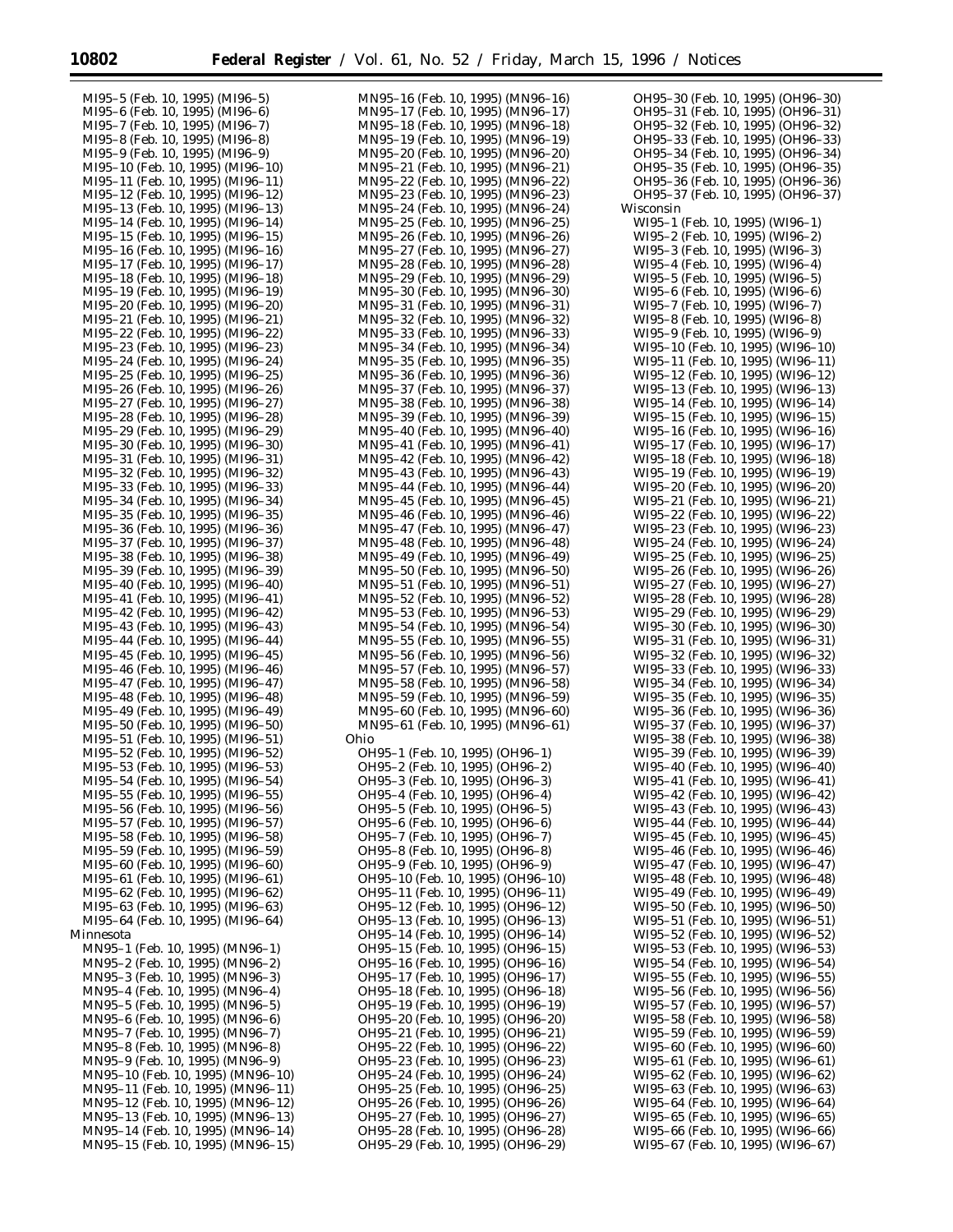| WI95-68 (Feb. 10, 1995) (WI96-68) | IA95-24 (Feb. 10, 1995) (IA96-24) | KS95–22 (Feb. 10, 1995) (KS96–22) |
|-----------------------------------|-----------------------------------|-----------------------------------|
| WI95–69 (Feb. 10, 1995) (WI96–69) | IA95-25 (Feb. 10, 1995) (IA96-25) | KS95-23 (Feb. 10, 1995) (KS96-23) |
| WI95–70 (Feb. 10, 1995) (WI96–70) | IA95-26 (Feb. 10, 1995) (IA96-26) | KS95-24 (Feb. 10, 1995) (KS96-24) |
|                                   |                                   |                                   |
| WI95-71 (Feb. 10, 1995) (WI96-71) | IA95-27 (Feb. 10, 1995) (IA96-27) | KS95–25 (Feb. 10, 1995) (KS96–25) |
| <i>Volume V</i>                   | IA95-28 (Feb. 10, 1995) (IA96-28) | KS95-26 (Feb. 10, 1995) (KS96-26) |
|                                   | IA95-29 (Feb. 10, 1995) (IA96-29) | KS95-27 (Feb. 10, 1995) (KS96-27) |
| Arkansas                          | IA95-30 (Feb. 10, 1995) (IA96-30) | KS95–28 (Feb. 10, 1995) (KS96–28) |
| AR95-1 (Feb. 10, 1995) (AR96-1)   | IA95-31 (Feb. 10, 1995) (IA96-31) | KS95-29 (Feb. 10, 1995) (KS96-29) |
| AR95-2 (Feb. 10, 1995) (AR96-2)   | IA95-32 (Feb. 10, 1995) (IA96-32) | KS95-30 (Feb. 10, 1995) (KS96-30) |
| AR95-3 (Feb. 10, 1995) (AR96-3)   | IA95-33 (Feb. 10, 1995) (IA96-33) | KS95-31 (Feb. 10, 1995) (KS96-31) |
| AR95–4 (Feb. 10, 1995) (AR96–4)   | IA95-34 (Feb. 10, 1995) (IA96-34) | KS95-32 (Feb. 10, 1995) (KS96-32) |
| AR95-5 (Feb. 10, 1995) (AR96-5)   | IA95-35 (Feb. 10, 1995) (IA96-35) | KS95-33 (Feb. 10, 1995) (KS96-33) |
| AR95-6 (Feb. 10, 1995) (AR96-6)   | IA95-36 (Feb. 10, 1995) (IA96-36) | KS95-34 (Feb. 10, 1995) (KS96-34) |
| AR95-7 (Feb. 10, 1995) (AR96-7)   |                                   |                                   |
|                                   | IA95-37 (Feb. 10, 1995) (IA96-37) | KS95-35 (Feb. 10, 1995) (KS96-35) |
| AR95-8 (Feb. 10, 1995) (AR96-8)   | IA95-38 (Feb. 10, 1995) (IA96-38) | KS95–36 (Feb. 10, 1995) (KS96–36) |
| AR95-9 (Feb. 10, 1995) (AR96-9)   | IA95-39 (Feb. 10, 1995) (IA96-39) | KS95-37 (Feb. 10, 1995) (KS96-37) |
| AR95-10 (Feb. 10, 1995) (AR96-10) | IA95-40 (Feb. 10, 1995) (IA96-40) | KS95-38(Feb. 10, 1995) (KS96-38)  |
| AR95-11 (Feb. 10, 1995) (AR96-11) | IA95-41 (Feb. 10, 1995) (IA96-41) | KS95–39 (Feb. 10, 1995) (KS96–39) |
| AR95–12 (Feb. 10, 1995) (AR96–12) | IA95-42 (Feb. 10, 1995) (IA96-42) | KS95–40 (Feb. 10, 1995) (KS96–40) |
| AR95-13 (Feb. 10, 1995) (AR96-13) | IA95-43 (Feb. 10, 1995) (IA96-43) | KS95–41 (Feb. 10, 1995) (KS96–41) |
| AR95–14 (Feb. 10, 1995) (AR96–14) | IA95-44 (Feb. 10, 1995) (IA96-44) | KS95–42 (Feb. 10, 1995) (KS96–42) |
| AR95-15 (Feb. 10, 1995) (AR96-15) | IA95-45 (Feb. 10, 1995) (IA96-45) | KS95-43 (Feb. 10, 1995) (KS96-43) |
| AR95-16 (Feb. 10, 1995) (AR96-16) | IA95-46 (Feb. 10, 1995) (IA96-46) | KS95–44 (Feb. 10, 1995) (KS96–44) |
| AR95-17 (Feb. 10, 1995) (AR96-17) | IA95-47 (Feb. 10, 1995) (IA96-47) | KS95–45 (Feb. 10, 1995) (KS96–45) |
| AR95-18 (Feb. 10, 1995) (AR96-18) |                                   | KS95-46 (Feb. 10, 1995) (KS96-46) |
|                                   | IA95-48 (Feb. 10, 1995) (IA96-48) |                                   |
| AR95-19 (Feb. 10, 1995) (AR96-19) | IA95-49 (Feb. 10, 1995) (IA96-49) | KS95-47 (Feb. 10, 1995) (KS96-47) |
| AR95-20 (Feb. 10, 1995) (AR96-20) | IA95-50 (Feb. 10, 1995) (IA96-50) | KS95–48 (Feb. 10, 1995) (KS96–48) |
| AR95-21 (Feb. 10, 1995) (AR96-21) | IA95–51 (Feb. 10, 1995) (IA96–51) | KS95-49 (Feb. 10, 1995) (KS96-49) |
| AR95–22 (Feb. 10, 1995) (AR96–22) | IA95–52 (Feb. 10, 1995) (IA96–52) | KS95-50 (Feb. 10, 1995) (KS96-50) |
| AR95-23 (Feb. 10, 1995) (AR96-23) | IA95–53 (Feb. 10, 1995) (IA96–53) | KS95–51 (Feb. 10, 1995) (KS96–51) |
| AR95–24 (Feb. 10, 1995) (AR96–24) | IA95–54 (Feb. 10, 1995) (IA96–54) | KS95–52 (Feb. 10, 1995) (KS96–52) |
| AR95-25 (Feb. 10, 1995) (AR96-25) | IA95–55 (Feb. 10, 1995) (IA96–55) | KS95–53 (Feb. 10, 1995) (KS96–53) |
| AR95-26 (Feb. 10, 1995) (AR96-26) | IA95–56 (Feb. 10, 1995) (IA96–56) | KS95–54 (Feb. 10, 1995) (KS96–54) |
| AR95-27 (Feb. 10, 1995) (AR96-27) | IA95–57 (Feb. 10, 1995) (IA96–57) | KS95–55 (Feb. 10, 1995) (KS96–55) |
| AR95-28 (Feb. 10, 1995) (AR96-28) | IA95–58 (Feb. 10, 1995) (IA96–58) | KS95–56 (Feb. 10, 1995) (KS96–56) |
|                                   |                                   |                                   |
| AR95-29 (Feb. 10, 1995) (AR96-29) | IA95–59 (Feb. 10, 1995) (IA96–59) | KS95–57 (Feb. 10, 1995) (KS96–57) |
| AR95-30 (Feb. 10, 1995) (AR96-30) | IA95-60 (Feb. 10, 1995) (IA96-60) | KS95–58 (Feb. 10, 1995) (KS96–58) |
| AR95-31 (Feb. 10, 1995) (AR96-31) | IA95-61 (Feb. 10, 1995) (IA96-61) | KS95–59 (Feb. 10, 1995) (KS96–59) |
| AR95-32 (Feb. 10, 1995) (AR96-32) | IA95–62 (Feb. 10, 1995) (IA96–62) | KS95–60 (Feb. 10, 1995) (KS96–60) |
| AR95-33 (Feb. 10, 1995) (AR96-33) | IA95-63 (Feb. 10, 1995) (IA96-63) | KS95–61 (Feb. 10, 1995) (KS96–61) |
| AR95-34 (Feb. 10, 1995) (AR96-34) | IA95–64 (Feb. 10, 1995) (IA96–64) | KS95–62 (Feb. 10, 1995) (KS96–62) |
| AR95-35 (Feb. 10, 1995) (AR96-35) | IA95–65 (Feb. 10, 1995) (IA96–65) | KS95–63 (Feb. 10, 1995) (KS96–63) |
| AR95-36 (Feb. 10, 1995) (AR96-36) | IA95-66 (Feb. 10, 1995) (IA96-66) | KS95–64 (Feb. 10, 1995) (KS96–64) |
| AR95–37 (Feb. 10, 1995) (AR96–37) | IA95–67 (Feb. 10, 1995) (IA96–67) | KS95–65 (Feb. 10, 1995) (KS96–65) |
| AR95-38 (Feb. 10, 1995) (AR96-38) | IA95-68 (Feb. 10, 1995) (IA96-68) | KS95–66 (Feb. 10, 1995) (KS96–66) |
| AR95-39 (Feb. 10, 1995) (AR96-39) | IA95-69 (Feb. 10, 1995) (IA96-69) | KS95–67 (Nov. 10, 1995) (KS96–67) |
| AR95-40 (Feb. 10, 1995) (AR96-40) | IA95-70 (Feb. 10, 1995) (IA96-70) | Louisiana                         |
|                                   |                                   |                                   |
| AR95-41 (Feb. 10, 1995) (AR96-41) | IA95-71 (Feb. 10, 1995) (IA96-71) | LA95-1 (Feb. 10, 1995) (LA96-1)   |
| AR95-42 (Feb. 10, 1995) (AR96-42) | IA95-72 (Feb. 10, 1995) (IA96-72) | LA95-2 (Feb. 10, 1995) (LA96-2)   |
| AR95-43 (Feb. 10, 1995) (AR96-43) | IA95-73 (Feb. 10, 1995) (IA96-73) | LA95-3 (Feb. 10, 1995) (LA96-3)   |
| AR95–44 (Feb. 10, 1995) (AR96–44) | IA95-74 (Feb. 10, 1995) (IA96-74) | LA95-4 (Feb. 10, 1995) (LA96-4)   |
| AR95-45 (Feb. 10, 1995) (AR96-45) | IA95–75 (Feb. 10, 1995) (IA96–75) | LA95-5 (Feb. 10, 1995) (LA96-5)   |
| Iowa                              | IA95-76 (Feb. 10, 1995) (IA96-76) | LA95-6 (Feb. 10, 1995) (LA96-6)   |
| IA95-1 (Feb. 10, 1995) (IA96-1)   | IA95-77 (Feb. 10, 1995) (IA96-77) | LA95-7 (Feb. 10, 1995) (LA96-7)   |
| IA95-2 (Feb. 10, 1995) (IA96-2)   | Kansas                            | LA95-8 (Feb. 10, 1995) (LA96-8)   |
| IA95-3 (Feb. 10, 1995) (IA96-3)   | KS95-1 (Feb. 10, 1995) (KS96-1)   | LA95-9 (Feb. 10, 1995) (LA96-9)   |
| IA95–4 (Feb. 10, 1995) (IA96–4)   | KS95–2 (Feb. 10, 1995) (KS96–2)   | LA95-10 (Feb. 10, 1995) (LA96-10) |
| IA95–5 (Feb. 10, 1995) (IA96–5)   | KS95-3 (Feb. 10, 1995) (KS96-3)   | LA95-11 (Feb. 10, 1995) (LA96-11) |
| IA95–6 (Feb. 10, 1995) (IA96–6)   | KS95–4 (Feb. 10, 1995) (KS96–4)   | LA95-12 (Feb. 10, 1995) (LA96-12) |
|                                   |                                   |                                   |
| IA95–7 (Feb. 10, 1995) (IA96–7)   | KS95–5 (Feb. 10, 1995) (KS96–5)   | LA95-13 (Feb. 10, 1995) (LA96-13) |
| IA95-8 (Feb. 10, 1995) (IA96-8)   | KS95–6 (Feb. 10, 1995) (KS96–6)   | LA95-14 (Feb. 10, 1995) (LA96-14) |
| IA95-9 (Feb. 10, 1995) (IA96-9)   | KS95-7 (Feb. 10, 1995) (KS96-7)   | LA95-15 (Feb. 10, 1995) (LA96-15) |
| IA95-10 (Feb. 10, 1995) (IA96-10) | KS95-8 (Feb. 10, 1995) (KS96-8)   | LA95-16 (Feb. 10, 1995) (LA96-16) |
| IA95-11 (Feb. 10, 1995) (IA96-11) | KS95-9 (Feb. 10, 1995) (KS96-9)   | LA95-17 (Feb. 10, 1995) (LA96-17) |
| IA95-12 (Feb. 10, 1995) (IA96-12) | KS95-10 (Feb. 10, 1995) (KS96-10) | LA95-18 (Feb. 10, 1995) (LA96-18) |
| IA95-13 (Feb. 10, 1995) (IA96-13) | KS95-11 (Feb. 10, 1995) (KS96-11) | LA95-19 (Feb. 10, 1995) (LA96-19) |
| IA95-14 (Feb. 10, 1995) (IA96-14) | KS95-12 (Feb. 10, 1995) (KS96-12) | LA95-20 (Feb. 10, 1995) (LA96-20) |
| IA95-15 (Feb. 10, 1995) (IA96-15) | KS95-13 (Feb. 10, 1995) (KS96-13) | LA95-21 (Feb. 10, 1995) (LA96-21) |
| IA95-16 (Feb. 10, 1995) (IA96-16) | KS95-14 (Feb. 10, 1995) (KS96-14) | LA95-22 (Feb. 10, 1995) (LA96-22) |
| IA95-17 (Feb. 10, 1995) (IA96-17) | KS95-15 (Feb. 10, 1995) (KS96-15) | LA95-23 (Feb. 10, 1995) (LA96-23) |
|                                   |                                   |                                   |
| IA95-18 (Feb. 10, 1995) (IA96-18) | KS95-16 (Feb. 10, 1995) (KS96-16) | LA95-24 (Feb. 10, 1995) (LA96-24) |
| IA95-19 (Feb. 10, 1995) (IA96-19) | KS95-17 (Feb. 10, 1995) (KS96-17) | LA95-25 (Feb. 10, 1995) (LA96-25) |
| IA95-20 (Feb. 10, 1995) (IA96-20) | KS95-18 (Feb. 10, 1995) (KS96-18) | LA95-26 (Feb. 10, 1995) (LA96-26) |
| IA95-21 (Feb. 10, 1995) (IA96-21) | KS95-19 (Feb. 10, 1995) (KS96-19) | LA95-27 (Feb. 10, 1995) (LA96-27) |
| IA95-22 (Feb. 10, 1995) (IA96-22) | KS95-20 (Feb. 10, 1995) (KS96-20) | LA95-28 (Feb. 10, 1995) (LA96-28) |
| IA95-23 (Feb. 10, 1995) (IA96-23) | KS95–21 (Feb. 10, 1995) (KS96–21) | LA95-29 (Feb. 10, 1995) (LA96-29) |

KS95–21 (Feb. 10, 1995) (KS96–21)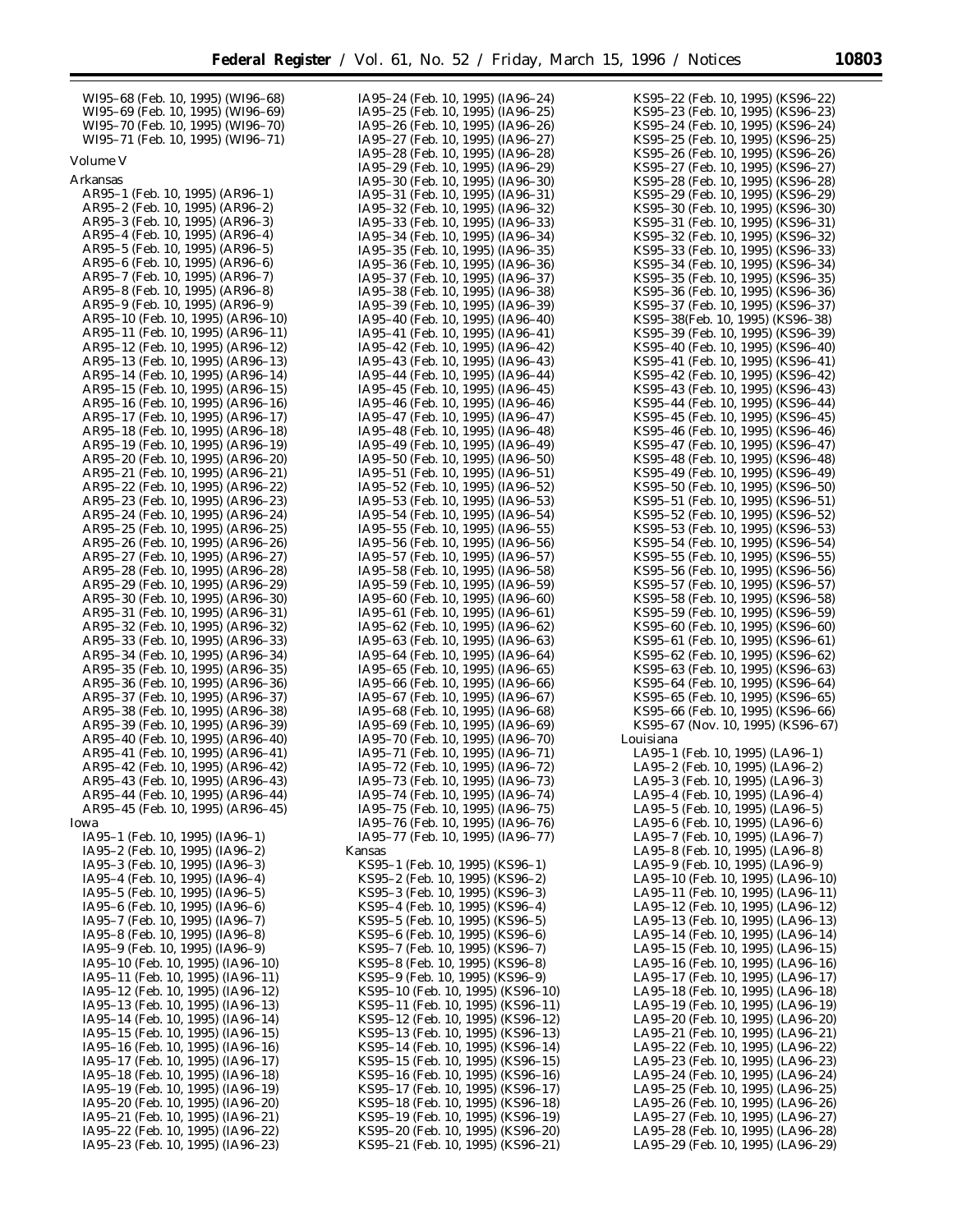MO95–46 (Feb. 10, 1995) (MO96–46)

| LA95-30 (Feb. 10, 1995) (LA96-30)                                      |  |
|------------------------------------------------------------------------|--|
| LA95-31 (Feb. 10, 1995) (LA96-31)                                      |  |
| LA95–32 (Feb. 10, 1995) (LA96–32)                                      |  |
| LA95-33 (Feb. 10, 1995) (LA96-33)                                      |  |
| LA95-34 (Feb. 10, 1995) (LA96-34)<br>LA95-35 (Feb. 10, 1995) (LA96-35) |  |
| LA95-36 (Feb. 10, 1995) (LA96-36)                                      |  |
| LA95-37 (Feb. 10, 1995) (LA96-37)                                      |  |
| LA95-38 (Feb. 10, 1995) (LA96-38)                                      |  |
| LA95-39 (Feb. 10, 1995) (LA96-39)                                      |  |
| LA95-40 (Feb. 10, 1995) (LA96-40)                                      |  |
| LA95-41 (Feb. 10, 1995) (LA96-41)                                      |  |
| LA95-42 (Feb. 10, 1995) (LA96-42)<br>LA95-43 (Feb. 10, 1995) (LA96-43) |  |
| LA95-44 (Feb. 10, 1995) (LA96-44)                                      |  |
| LA95-45 (Feb. 10, 1995) (LA96-45)                                      |  |
| LA95-46 (Feb. 10, 1995) (LA96-46)                                      |  |
| LA95-47 (Feb. 10, 1995) (LA96-47)                                      |  |
| LA95–48 (Feb. 10, 1995) (LA96–48)                                      |  |
| LA95-49 (Feb. 10, 1995) (LA96-49)<br>LA95-50 (Feb. 10, 1995) (LA96-50) |  |
| LA95-51 (Feb. 10, 1995) (LA96-51)                                      |  |
| LA95-52 (Feb. 10, 1995) (LA96-52)                                      |  |
| LA95-53 (Feb. 10, 1995) (LA96-53)                                      |  |
| LA95-54 (Feb. 10, 1995) (LA96-54)                                      |  |
| LA95-55 (Feb. 10, 1995) (LA96-55)                                      |  |
| LA95-56 (Feb. 10, 1995) (LA96-56)                                      |  |
| LA95-57 (Feb. 10, 1995) (LA96-57)                                      |  |
| LA95-58 (Feb. 10, 1995) (LA96-58)<br>LA95-59 (Feb. 10, 1995) (LA96-59) |  |
| Missouri                                                               |  |
| MO95-1 (Feb. 10, 1995) (MO96-1)                                        |  |
| MO95-2 (Feb. 10, 1995) (MO96-2)                                        |  |
| MO95-3 (Feb. 10, 1995) (MO96-3)                                        |  |
| MO95-4 (Feb. 10, 1995) (MO96-4)                                        |  |
| MO95-5 (Feb. 10, 1995) (MO96-5)<br>MO95-6 (Feb. 10, 1995) (MO96-6)     |  |
| MO95-7 (Feb. 10, 1995) (MO96-7)                                        |  |
| MO95-8 (Feb. 10, 1995) (MO96-8)                                        |  |
| MO95-9 (Feb. 10, 1995) (MO96-9)                                        |  |
| MO95-10 (Feb. 10, 1995) (MO96-10)                                      |  |
| MO95-11 (Feb. 10, 1995) (MO96-11)                                      |  |
| MO95-12 (Feb. 10, 1995) (MO96-12)                                      |  |
| MO95-13 (Feb. 10, 1995) (MO96-13)<br>MO95-14 (Feb. 10, 1995) (MO96-14) |  |
| MO95-15 (Feb. 10, 1995) (MO96-15)                                      |  |
| MO95-16 (Feb. 10, 1995) (MO96-16)                                      |  |
| MO95-17 (Feb. 10, 1995) (MO96-17)                                      |  |
| MO95-18 (Feb. 10, 1995) (MO96-18)                                      |  |
| MO95-19 (Feb. 10, 1995) (MO96-19)                                      |  |
| MO95–20 (Feb. 10, 1995) (MO96–20)                                      |  |
| MO95-21 (Feb. 10, 1995) (MO96-21)<br>MO95–22 (Feb. 10, 1995) (MO96–22) |  |
| MO95–23 (Feb. 10, 1995) (MO96–23)                                      |  |
| MO95-24 (Feb. 10, 1995) (MO96-24)                                      |  |
| MO95-25 (Feb. 10, 1995) (MO96-25)                                      |  |
| MO95–26 (Feb. 10, 1995) (MO96–26)                                      |  |
| MO95-27 (Feb. 10, 1995) (MO96-27)                                      |  |
| MO95-28 (Feb. 10, 1995) (MO96-28)                                      |  |
| MO95-29 (Feb. 10, 1995) (MO96-29)<br>MO95-30 (Feb. 10, 1995) (MO96-30) |  |
| MO95-31 (Feb. 10, 1995) (MO96-31)                                      |  |
| MO95-32 (Feb. 10, 1995) (MO96-32)                                      |  |
| MO95-33 (Feb. 10, 1995) (MO96-33)                                      |  |
| MO95-34 (Feb. 10, 1995) (MO96-34)                                      |  |
| MO95-35 (Feb. 10, 1995) (MO96-35)                                      |  |
| MO95-36 (Feb. 10, 1995) (MO96-36)                                      |  |
| MO95-37 (Feb. 10, 1995) (MO96-37)<br>MO95-38 (Feb. 10, 1995) (MO96-38) |  |
| MO95-39 (Feb. 10, 1995) (MO96-39)                                      |  |
| MO95-40 (Feb. 10, 1995) (MO96-40)                                      |  |
| MO95-41 (Feb. 10, 1995) (MO96-41)                                      |  |
|                                                                        |  |
| MO95-42 (Feb. 10, 1995) (MO96-42)                                      |  |
| MO95-43 (Feb. 10, 1995) (MO96-43)                                      |  |
| MO95-44 (Feb. 10, 1995) (MO96-44)<br>MO95-45 (Feb. 10. 1995) (MO96-45) |  |

MO95–47 (Feb. 10, 1995) (MO96–47) MO95–48 (Feb. 10, 1995) (MO96–48) MO95–49 (Feb. 10, 1995) (MO96–49) MO95–50 (Feb. 10, 1995) (MO96–50) MO95–51 (Feb. 10, 1995) (MO96–51) MO95–52 (Feb. 10, 1995) (MO96–52) MO95–53 (Feb. 10, 1995) (MO96–53) MO95–56 (Feb. 10, 1995) (MO96–56) MO95–57 (Feb. 10, 1995) (MO96–57) MO95–58 (Feb. 10, 1995) (MO96–58) MO95–59 (Feb. 10, 1995) (MO96–59) MO95–60 (Feb. 10, 1995) (MO96–60) MO95–61 (Feb. 10, 1995) (MO96–61) MO95–62 (Feb. 10, 1995) (MO96–62) MO95–63 (Feb. 10, 1995) (MO96–63) MO95–64 (Feb. 10, 1995) (MO96–64) MO95–65 (Feb. 10, 1995) (MO96–65) MO95–66 (Feb. 10, 1995) (MO96–66) MO95–67 (Feb. 10, 1995) (MO96–67) MO95–68 (Feb. 10, 1995) (MO96–68) MO95–69 (Feb. 10, 1995) (MO96–69) MO95–70 (Feb. 10, 1995) (MO96–70) MO95–72 (Feb. 10, 1995) (MO96–72) MO95–74 (Feb. 10, 1995) (MO96–73) MO95–75 (Feb. 10, 1995) (MO96–71) MO95–76 (Feb. 10, 1995) (MO96–57) MO95–77 (Feb. 10, 1995) (MO96–55) MO95–78 (Feb. 10, 1995) (MO96–54) Nebraska NE95–1 (Feb. 10, 1995) (NE96–1) NE95–2 (Feb. 10, 1995) (NE96–2) NE95–3 (Feb. 10, 1995) (NE96–3) NE95–4 (Feb. 10, 1995) (NE96–4) NE95–5 (Feb. 10, 1995) (NE96–5) NE95–6 (Feb. 10, 1995) (NE96–6) NE95–7 (Feb. 10, 1995) (NE96–7) NE95–8 (Feb. 10, 1995) (NE96–8) NE95–9 (Feb. 10, 1995) (NE96–9) NE95–10 (Feb. 10, 1995) (NE96–10) NE95–11 (Feb. 10, 1995) (NE96–11) NE95–12 (Feb. 10, 1995) (NE96–12) NE95–13 (Feb. 10, 1995) (NE96–13) NE95–14 (Feb. 10, 1995) (NE96–14) NE95–15 (Feb. 10, 1995) (NE96–15) NE95–16 (Feb. 10, 1995) (NE96–16) NE95–17 (Feb. 10, 1995) (NE96–17) NE95–18 (Feb. 10, 1995) (NE96–18) NE95–19 (Feb. 10, 1995) (NE96–19) NE95–20 (Feb. 10, 1995) (NE96–20) NE95–21 (Feb. 10, 1995) (NE96–21) NE95–22 (Feb. 10, 1995) (NE96–22) NE95–23 (Feb. 10, 1995) (NE96–23) NE95–24 (Feb. 10, 1995) (NE96–24) NE95–25 (Feb. 10, 1995) (NE96–25) NE95–26 (Feb. 10, 1995) (NE96–26) NE95–27 (Feb. 10, 1995) (NE96–27) NE95–28 (Feb. 10, 1995) (NE96–28) NE95–29 (Feb. 10, 1995) (NE96–29) NE95–30 (Feb. 10, 1995) (NE96–30) NE95–31 (Feb. 10, 1995) (NE96–31) NE95–32 (Feb. 10, 1995) (NE96–32) NE95–33 (Feb. 10, 1995) (NE96–33) NE95–34 (Feb. 10, 1995) (NE96–34) NE95–35 (Feb. 10, 1995) (NE96–35) NE95–36 (Feb. 10, 1995) (NE96–36) NE95–37 (Feb. 10, 1995) (NE96–37) NE95–38 (Feb. 10, 1995) (NE96–38) NE95–39 (Feb. 10, 1995) (NE96–39) NE95–40 (Feb. 10, 1995) (NE96–40) NE95–41 (Feb. 10, 1995) (NE96–41) NE95–42 (Feb. 10, 1995) (NE96–42) NE95–43 (Feb. 10, 1995) (NE96–43) NE95–44 (Feb. 10, 1995) (NE96–44) NE95–45 (Feb. 10, 1995) (NE96–45) NE95–46 (Feb. 10, 1995) (NE96–46)

| NE95-47 (Feb. 10, 1995)<br>(NE96–47)                               |
|--------------------------------------------------------------------|
| NE95-48 (Feb. 10, 1995)<br>(NE96-48)                               |
| NE95–49 (Feb. 10, 1995) (NE96–49)                                  |
| NE95-50 (Feb.<br>10, 1995) (NE96-50)                               |
| NE95-51 (Feb.<br>10, 1995) (NE96-51)                               |
| NE95-52 (Feb.<br>10, 1995) (NE96-52)                               |
| NE95-53 (Feb.<br>10, 1995) (NE96-53)                               |
| NE95-54 (Feb.<br>10, 1995) (NE96-54)                               |
| NE95-55 (Feb.<br>10, 1995) (NE96-55)                               |
| NE95-56 (Feb.<br>10, 1995) (NE96-56)                               |
| NE95-57 (Feb.<br>10, 1995) (NE96-57)                               |
| NE95–58 (Feb.<br>10, 1995) (NE96-58)                               |
| NE95-59 (Feb. 10, 1995) (NE96-59)                                  |
| NE95-60 (Feb. 10, 1995) (NE96-60)                                  |
| New Mexico                                                         |
| NM95-1 (Feb. 10, 1995) (NM95-1)                                    |
| NM95-2 (Feb. 10,<br>$(NM96-2)$<br>1995)                            |
| NM95-3 (Feb. 10,<br>1995) (NM96-3)                                 |
| NM95-4 (Feb. 10,<br>$(NM96-4)$<br>1995)                            |
|                                                                    |
| NM95-5 (Feb. 10, 1995) (NM96-5)<br>NM95-6 (Feb. 10, 1995) (NM96-6) |
|                                                                    |
| Oklahoma                                                           |
| OK95-1 (Feb. 10, 1995) (OK96-1)                                    |
| OK95-2 (Feb. 10, 1995) (OK96-2)                                    |
| OK95-3 (Feb.<br>10, 1995) (OK96-3)                                 |
| OK95-4 (Feb. 10, 1995) (OK96-4)                                    |
| OK95-5 (Feb.<br>10, 1995) (OK96-5)                                 |
| OK95-6 (Feb. 10, 1995) (OK96-6)                                    |
| OK95-7 (Feb.<br>10, 1995) (OK96-7)                                 |
| OK95-8 (Feb. 10, 1995) (OK96-8)                                    |
| OK95-9 (Feb. 10, 1995) (OK96-9)                                    |
| OK95-10 (Feb. 10, 1995) (OK96-10)                                  |
| OK95-11 (Feb. 10, 1995) (OK96-11)                                  |
| OK95-12 (Feb.<br>10, 1995) (OK96-12)                               |
| OK95-13 (Feb. 10, 1995) (OK96-13)                                  |
|                                                                    |
| OK95-14 (Feb.<br>10, 1995) (OK96-14)                               |
| OK95-15 (Feb. 10, 1995) (OK96-15)                                  |
| OK95-16 (Feb. 10, 1995) (OK96-16)                                  |
| OK95-17 (Feb. 10, 1995) (OK96-17)                                  |
| OK95-18 (Feb. 10, 1995) (OK96-18)                                  |
| OK95-19 (Feb. 10, 1995)<br>$(OK96-19)$                             |
| OK95-20 (Feb. 10, 1995) (OK96-20)                                  |
| OK95-21<br>(Feb. 10, 1995) (OK96-21)                               |
| OK95-22 (Feb. 10, 1995) (OK96-22)                                  |
| OK95-23 (Feb. 10, 1995) (OK96-23)                                  |
| OK95-24 (Feb. 10, 1995) (OK96-24)                                  |
| OK95-25 (Feb. 10, 1995) (OK96-25)                                  |
| OK95-26 (Feb. 10, 1995) (OK96-26)                                  |
| OK95-27 (Feb. 10, 1995) (OK96-27)                                  |
| OK95-28 (Feb. 10, 1995) (OK96-28)                                  |
|                                                                    |
| OK95-29 (Feb. 10, 1995) (OK96-29)                                  |
| OK95-30 (Feb. 10, 1995) (OK96-30)                                  |
| Texas                                                              |
| TX95–1 (Feb.<br>10, 1995) (TX96-1)                                 |
| TX95-2 (Feb.<br>10, 1995) (TX96-2)                                 |
| TX95-3 (Feb.<br>10, 1995) (TX96-3)                                 |
| TX95-4 (Feb.<br>10, 1995) (TX96-4)                                 |
| TX95-5 (Feb.<br>10, 1995) (TX96-5)                                 |
| TX95-6 (Feb.<br>$(TX96-6)$<br>10, 1995)                            |
| TX95-7 (Feb.<br>10, 1995) (TX96-7)                                 |
| TX95-8 (Feb.<br>10, 1995) (TX96-8)                                 |
| TX95-9 (Feb. 10, 1995) (TX96-9)                                    |
| TX95-10 (Feb. 10, 1995) (TX96-10)                                  |
| TX95-11 (Feb. 10, 1995) (TX96-11)                                  |
| TX95-12 (Feb. 10, 1995) (TX96-12)                                  |
| TX95-13 (Feb. 10, 1995) (TX96-13)                                  |
| TX95-14 (Feb.<br>10, 1995) (TX96-14)                               |
|                                                                    |
| TX95-15 (Feb. 10, 1995) (TX96-15)                                  |
| TX95-16 (Feb.<br>10, 1995) (TX96-16)                               |
| TX95-17 (Feb. 10, 1995) (TX96-17)                                  |
| TX95-18 (Feb.<br>10, 1995) (TX96-18)                               |
| TX95-19 (Feb. 10, 1995) (TX96-19)                                  |
| TX95-20 (Feb.<br>10, 1995) (TX96-20)                               |
| TX95-21 (Feb. 10, 1995) (TX96-21)                                  |
| TX95-22 (Feb. 10, 1995) (TX96-22)                                  |
| TX95-23 (Feb. 10, 1995) (TX96-23)                                  |
|                                                                    |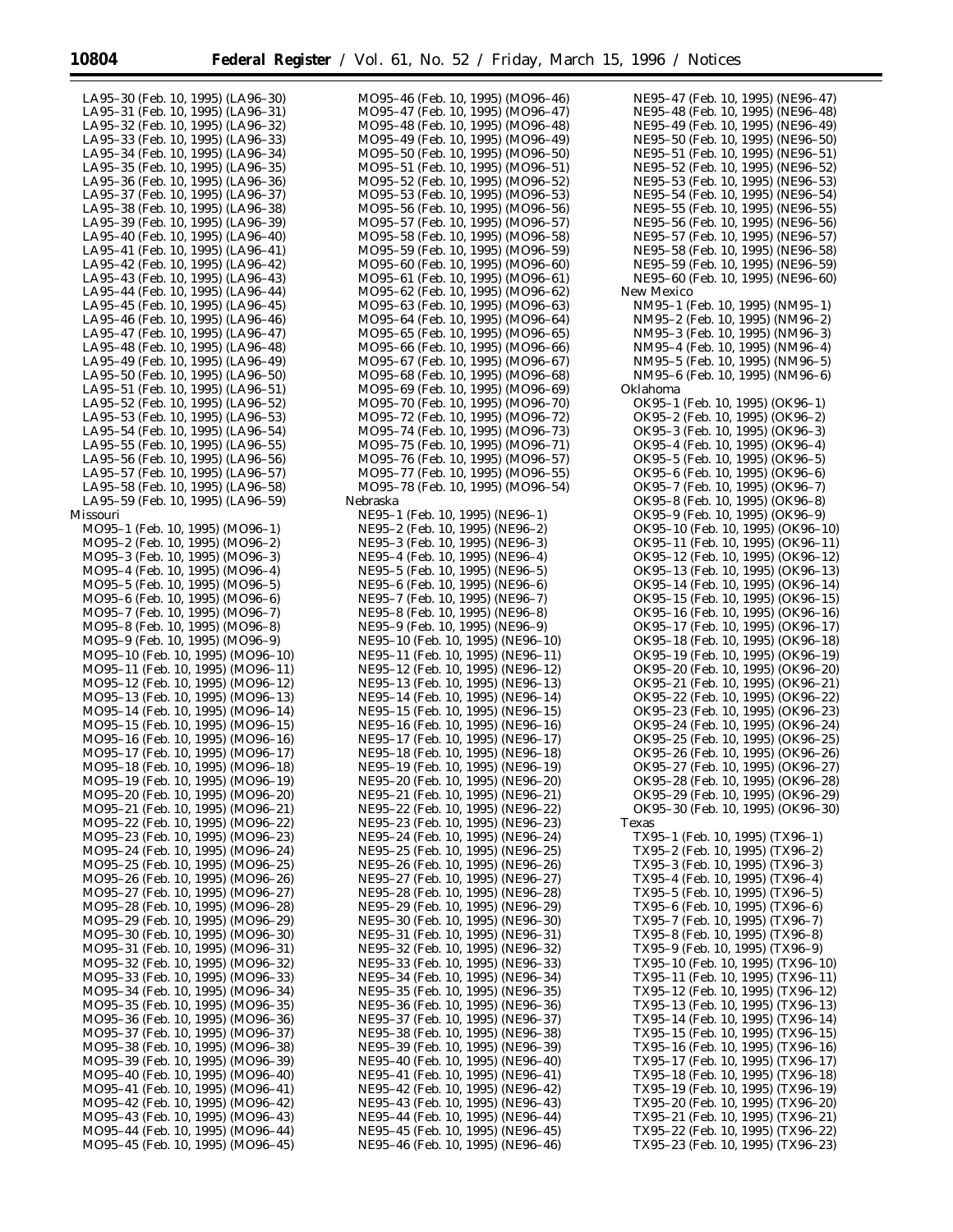TX95–24 (Feb. 10, 1995) (TX96–24) TX95–25 (Feb. 10, 1995) (TX96–25) TX95–26 (Feb. 10, 1995) (TX96–26) TX95–27 (Feb. 10, 1995) (TX96–27) TX95–28 (Feb. 10, 1995) (TX96–28) TX95–29 (Feb. 10, 1995) (TX96–29) TX95–30 (Feb. 10, 1995) (TX96–30) TX95–31 (Feb. 10, 1995) (TX96–31) TX95–32 (Feb. 10, 1995) (TX96–32) TX95–33 (Feb. 10, 1995) (TX96–33) TX95–34 (Feb. 10, 1995) (TX96–34) TX95–35 (Feb. 10, 1995) (TX96–35) TX95–36 (Feb. 10, 1995) (TX96–36) TX95–37 (Feb. 10, 1995) (TX96–37) TX95–38 (Feb. 10, 1995) (TX96–38) TX95–39 (Feb. 10, 1995) (TX96–39) TX95–40 (Feb. 10, 1995) (TX96–40) TX95–41 (Feb. 10, 1995) (TX96–41) TX95–42 (Feb. 10, 1995) (TX96–42) TX95–43 (Feb. 10, 1995) (TX96–43) TX95–44 (Feb. 10, 1995) (TX96–44) TX95–45 (Feb. 10, 1995) (TX96–45) TX95–46 (Feb. 10, 1995) (TX96–46) TX95–47 (Feb. 10, 1995) (TX96–47) TX95–48 (Feb. 10, 1995) (TX96–48) TX95–49 (Feb. 10, 1995) (TX96–49) TX95–50 (Feb. 10, 1995) (TX96–50) TX95–51 (Feb. 10, 1995) (TX96–51) TX95–52 (Feb. 10, 1995) (TX96–52) TX95–53 (Feb. 10, 1995) (TX96–53) TX95–54 (Feb. 10, 1995) (TX96–54) TX95–55 (Feb. 10, 1995) (TX96–55) TX95–56 (Feb. 10, 1995) (TX96–56) TX95–57 (Feb. 10, 1995) (TX96–57) TX95–58 (Feb. 10, 1995) (TX96–58) TX95–59 (Feb. 10, 1995) (TX96–59) TX95–60 (Feb. 10, 1995) (TX96–60) TX95–61 (Feb. 10, 1995) (TX96–61) TX95–62 (Feb. 10, 1995) (TX96–62) TX95–63 (Feb. 10, 1995) (TX96–63) TX95–64 (Feb. 10, 1995) (TX96–64) TX95–65 (Feb. 10, 1995) (TX96–65) TX95–66 (Feb. 10, 1995) (TX96–66) TX95–67 (Feb. 10, 1995) (TX96–67) TX95–68 (Feb. 10, 1995) (TX96–68) TX95–69 (Feb. 10, 1995) (TX96–69) TX95–70 (Feb. 10, 1995) (TX96–70) TX95–71 (Feb. 10, 1995) (TX96–71) TX95–72 (Feb. 10, 1995) (TX96–72) TX95–73 (Feb. 10, 1995) (TX96–73) TX95–74 (Feb. 10, 1995) (TX96–74) TX95–75 (Feb. 10, 1995) (TX96–75) TX95–76 (Feb. 10, 1995) (TX96–76) TX95–77 (Feb. 10, 1995) (TX96–77) TX95–78 (Feb. 10, 1995) (TX96–78) TX95–79 (Feb. 10, 1995) (TX96–79) TX95–80 (Feb. 10, 1995) (TX96–80) TX95–81 (Feb. 10, 1995) (TX96–81) TX95–82 (Feb. 10, 1995) (TX96–82) TX95–83 (Feb. 10, 1995) (TX96–83) TX95–84 (Feb. 10, 1995) (TX96–84) TX95–85 (Feb. 10, 1995) (TX96–85) TX95–86 (Feb. 10, 1995) (TX96–86) TX95–87 (Feb. 10, 1995) (TX96–87) TX95–88 (Feb. 10, 1995) (TX96–88) TX95–89 (Feb. 10, 1995) (TX96–89) TX95–90 (Feb. 10, 1995) (TX96–90) TX95–91 (Feb. 10, 1995) (TX96–91) TX95–92 (Feb. 10, 1995) (TX96–92) TX95–93 (Feb. 10, 1995) (TX96–93) TX95–94 (Feb. 10, 1995) (TX96–94) TX95–95 (Feb. 10, 1995) (TX96–95) TX95–96 (Feb. 10, 1995) (TX96–96) TX95–97 (Feb. 10, 1995) (TX96–97) TX95–98 (Feb. 10, 1995) (TX96–98) TX95–99 (Feb. 10, 1995) (TX96–99)

TX95–100 (Feb. 10, 1995) (TX96–100) TX95–101 (Feb. 10, 1995) (TX96–101) TX95–102 (Feb. 10, 1995) (TX96–102) TX95–103 (Feb. 10, 1995) (TX96–103) TX95–104 (Feb. 10, 1995) (TX96–104) TX95–105 (Feb. 10, 1995) (TX96–105) TX95–106 (Feb. 10, 1995) (TX96–106) TX95–107 (Feb. 10, 1995) (TX96–107) TX95–108 (Feb. 10, 1995) (TX96–108) TX95–109 (Feb. 10, 1995) (TX96–109) TX95–110 (Feb. 10, 1995) (TX96–110) TX95–111 (Feb. 10, 1995) (TX96–111) TX95–112 (Feb. 10, 1995) (TX96–112) TX95–113 (Feb. 10, 1995) (TX96–113) TX95–114 (Feb. 10, 1995) (TX96–114) TX95–115 (Feb. 10, 1995) (TX96–115) TX95–116 (Feb. 10, 1995) (TX96–116) *Volume VI* Alaska AK95–1 (Feb. 10, 1995) (AK96–1) AK95–2 (Feb. 10, 1995) (AK96–2) AK95–2 (Feb. 10, 1995) (AK96–2) AK95–3 (Feb. 10, 1995) (AK96–3) AK95–4 (Feb. 10, 1995) (AK96–4) AK95–5 (Feb. 10, 1995) (AK96–5) AK95–6 (Feb. 10, 1995) (AK96–6) AK95–7 (Feb. 10, 1995) (AK96–7) AK95–8 (Feb. 10, 1995) (AK96–8) AK95–9 (Feb. 10, 1995) (AK96–9) AK95–10 (Feb. 09, 1996) (AK96–10) Arizona AZ95–1 (Feb. 10, 1995) (AZ96–1) AZ95–2 (Feb. 10, 1995) (AZ96–2) AZ95–3 (Feb. 10, 1995) (AZ96–3) AZ95–4 (Feb. 10, 1995) (AZ96–4) AZ95–5 (Feb. 10, 1995) (AZ96–5) AZ95–6 (Feb. 10, 1995) (AZ96–6) AZ95–7 (Feb. 10, 1995) (AZ96–7) AZ95–8 (Feb. 10, 1995) (AZ96–8) AZ95–9 (Feb. 10, 1995) (AZ96–9) AZ95–10 (Feb. 10, 1995) (AZ96–10) AZ95–11 (Feb. 10, 1995) (AZ96–11) AZ95–12 (Feb. 10, 1995) (AZ96–12) AZ95–13 (Feb. 10, 1995) (AZ96–13) AZ95–14 (Feb. 10, 1995) (AZ96–14) AZ95–15 (Feb. 10, 1995) (AZ96–15) AZ95–16 (Feb. 10, 1995) (AZ96–16) AZ95–17 (Feb. 10, 1995) (AZ96–17) AZ95–18 (Feb. 10, 1995) (AZ96–18) AZ95–19 (Feb. 10, 1995) (AZ96–19) AZ95–20 (Feb. 10, 1995) (AZ96–20) California CA95–1 (Feb. 10, 1995) (CA96–1) CA95–2 (Feb. 10, 1995) (CA96–2) CA95–3 (Feb. 10, 1995) (CA96–3) CA95–4 (Feb. 10, 1995) (CA96–4) CA95–5 (Feb. 10, 1995) (CA96–5) CA95–6 (Feb. 10, 1995) (CA96–6) CA95–7 (Feb. 10, 1995) (CA96–7) CA95–8 (Feb. 10, 1995) (CA96–8) CA95–9 (Feb. 10, 1995) (CA96–9) CA95–10 (Feb. 10, 1995) (CA96–10) CA95–11 (Feb. 10, 1995) (CA96–11) CA95–12 (Feb. 10, 1995) (CA96–12) CA95–13 (Feb. 10, 1995) (CA96–13) CA95–14 (Feb. 10, 1995) (CA96–14) CA95–15 (Feb. 10, 1995) (CA96–15) CA95–16 (Feb. 10, 1995) (CA96–16) CA95–17 (Feb. 10, 1995) (CA96–17) CA95–18 (Feb. 10, 1995) (CA96–18) CA95–19 (Feb. 10, 1995) (CA96–19) CA95–20 (Feb. 10, 1995) (CA96–20) CA95–21 (Feb. 10, 1995) (CA96–21) CA95–22 (Feb. 10, 1995) (CA96–22) CA95–23 (Feb. 10, 1995) (CA96–23)

CA95–24 (Feb. 10, 1995) (CA96–24) CA95–25 (Feb. 10, 1995) (CA96–25) CA95–26 (Feb. 10, 1995) (CA96–26) CA95–27 (Feb. 10, 1995) (CA96–27) CA95–28 (Feb. 10, 1995) (CA96–28) CA95–29 (Feb. 10, 1995) (CA96–29) CA95–30 (Feb. 10, 1995) (CA96–30) CA95–31 (Feb. 16, 1996) (CA96–31) CA95–32 (Feb. 16, 1996) (CA96–32) CA95–33 (Feb. 16, 1996) (CA96–33) CA95–34 (Feb. 16, 1996) (CA96–34) CA95–35 (Feb. 16, 1996) (CA96–35) CA95–36 (Feb. 16, 1996) (CA96–36) CA95–37 (Feb. 16, 1996) (CA96–37) CA95–38 (Feb. 16, 1996) (CA96–38) CA95–39 (Feb. 16, 1996) (CA96–39) CA95–40 (Feb. 16, 1996) (CA96–40) Colorado CO95–1 (Feb. 10, 1995) (CO96–1) CO95–2 (Feb. 10, 1995) (CO96–2) CO95–3 (Feb. 10, 1995) (CO96–3) CO95–4 (Feb. 10, 1995) (CO96–4) CO95–5 (Feb. 10, 1995) (CO96–5) CO95–6 (Feb. 10, 1995) (CO96–6) CO95–7 (Feb. 10, 1995) (CO96–7) CO95–8 (Feb. 10, 1995) (CO96–8) CO95–9 (Feb. 10, 1995) (CO96–9) CO95–10 (Feb. 10, 1995) (CO96–10) CO95–11 (Feb. 10, 1995) (CO96–11) CO95–12 (Feb. 10, 1995) (CO96–12) CO95–13 (Feb. 10, 1995) (CO96–13) CO95–14 (Feb. 10, 1995) (CO96–14) CO95–15 (Feb. 10, 1995) (CO96–15) CO95–16 (Feb. 10, 1995) (CO96–16) CO95–17 (Feb. 10, 1995) (CO96–17) CO95–18 (Feb. 10, 1995) (CO96–18) CO95–19 (Feb. 10, 1995) (CO96–19) CO95–20 (Feb. 10, 1995) (CO96–20) CO95–21 (Feb. 10, 1995) (CO96–21) CO95–22 (Feb. 10, 1995) (CO96–22) CO95–23 (Feb. 10, 1995) (CO96–23) CO95–24 (Feb. 10, 1995) (CO96–24) CO95–25 (Feb. 10, 1995) (CO96–25) CO95–26 (Feb. 10, 1995) (CO96–26) CO95–27 (Feb. 10, 1995) (CO96–27) CO95–28 (Feb. 10, 1995) (CO96–28) CO95–29 (Feb. 10, 1995) (CO96–29) CO95–30 (Feb. 10, 1995) (CO96–30) CO95–31 (Feb. 10, 1995) (CO96–31) CO95–32 (Feb. 10, 1995) (CO96–32) CO95–33 (Feb. 10, 1995) (CO96–33) CO95–34 (Feb. 10, 1995) (CO96–34) CO95–35 (Feb. 10, 1995) (CO96–35) Guam GU95–1 (Feb. 10, 1995) (GU96–1) Hawaii HI95–1 (Feb. 10, 1995) (HI96–1) Idaho ID95–1 (Feb. 10, 1995) (ID96–1) ID95–2 (Feb. 10, 1995) (ID96–2) ID95–3 (Feb. 10, 1995) (ID96–3) ID95–4 (Feb. 10, 1995) (ID96–4) ID95–5 (Feb. 10, 1995) (ID96–5) ID95–6 (Feb. 10, 1995) (ID96–6) ID95–7 (Feb. 10, 1995) (ID96–7) ID95–8 (Feb. 10, 1995) (ID96–8) ID95–9 (Feb. 10, 1995) (ID96–9) ID95–10 (Feb. 10, 1995) (ID96–10) ID95–11 (Feb. 10, 1995) (ID96–11) ID95–12 (Feb. 10, 1995) (ID96–12) ID95–13 (Feb. 10, 1995) (ID96–13) ID95–14 (Feb. 10, 1995) (ID96–14) Montana MT95–1 (Feb. 10, 1995) (MT96–1) MT95–2 (Feb. 10, 1995) (MT96–2) MT95–3 (Feb. 10, 1995) (MT96–3)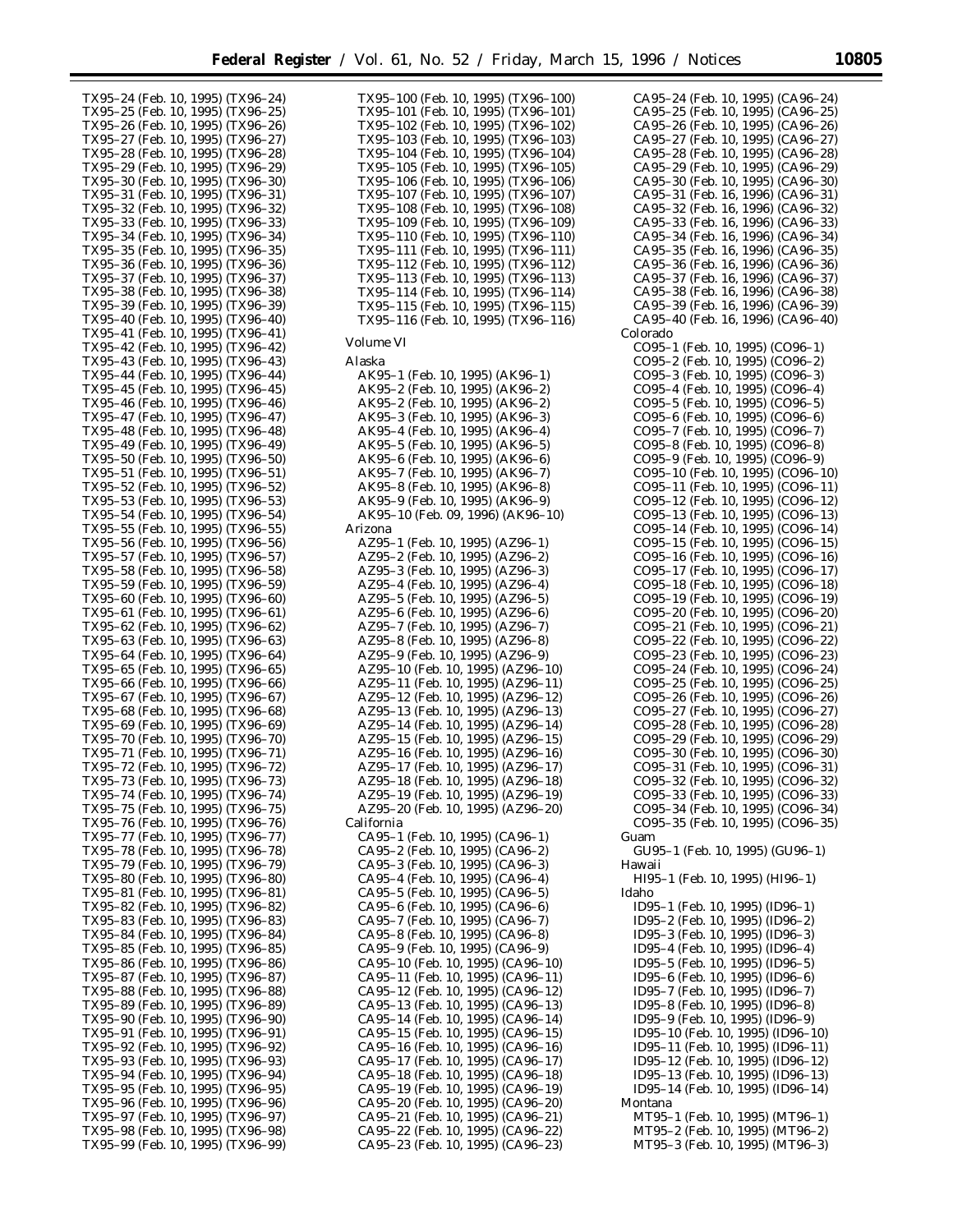MT95–4 (Feb. 10, 1995) (MT96–4) MT95–5 (Feb. 10, 1995) (MT96–5) MT95–6 (Feb. 10, 1995) (MT96–6) MT95–7 (Feb. 10, 1995) (MT96–7) MT95–8 (Feb. 10, 1995) (MT96–8) MT95–9 (Feb. 10, 1995) (MT96–9) MT95–10 (Feb. 10, 1995) (MT96–10) MT95–11 (Feb. 10, 1995) (MT96–11) MT95–12 (Feb. 10, 1995) (MT96–12) MT95–13 (Feb. 10, 1995) (MT96–13) MT95–14 (Feb. 10, 1995) (MT96–14) MT95–15 (Feb. 10, 1995) (MT96–15) MT95–16 (Feb. 10, 1995) (MT96–16) MT95–17 (Feb. 10, 1995) (MT96–17) MT95–18 (Feb. 10, 1995) (MT96–18) MT95–19 (Feb. 10, 1995) (MT96–19) MT95–20 (Feb. 10, 1995) (MT96–20) MT95–21 (Feb. 10, 1995) (MT96–21) MT95–22 (Feb. 10, 1995) (MT96–22) MT95–23 (Feb. 10, 1995) (MT96–23) MT95–24 (Feb. 10, 1995) (MT96–24) MT95–25 (Feb. 10, 1995) (MT96–25) MT95–26 (Feb. 10, 1995) (MT96–26) MT95–27 (Feb. 10, 1995) (MT96–27) MT95–28 (Feb. 10, 1995) (MT96–28) MT95–29 (Feb. 10, 1995) (MT96–29) MT95–30 (Feb. 10, 1995) (MT96–30) MT95–31 (Feb. 10, 1995) (MT96–31) MT95–32 (Feb. 10, 1995) (MT96–32) North Dakota ND95–1 (Feb. 10, 1995) (ND96–1) ND95–2 (Feb. 10, 1995) (ND96–2) ND95–3 (Feb. 10, 1995) (ND96–3) ND95–4 (Feb. 10, 1995) (ND96–4) ND95–5 (Feb. 10, 1995) (ND96–5) ND95–6 (Feb. 10, 1995) (ND96–6) ND95–7 (Feb. 10, 1995) (ND96–7) ND95–8 (Feb. 10, 1995) (ND96–8) ND95–9 (Feb. 10, 1995) (ND96–9) ND95–10 (Feb. 10, 1995) (ND96–10) ND95–11 (Feb. 10, 1995) (ND96–11) ND95–12 (Feb. 10, 1995) (ND96–12) ND95–13 (Feb. 10, 1995) (ND96–13) ND95–14 (Feb. 10, 1995) (ND96–14) ND95–15 (Feb. 10, 1995) (ND96–15) ND95–16 (Feb. 10, 1995) (ND96–16) ND95–17 (Feb. 10, 1995) (ND96–17) ND95–18 (Feb. 10, 1995) (ND96–18) ND95–19 (Feb. 10, 1995) (ND96–19) ND95–20 (Feb. 10, 1995) (ND96–20) ND95–21 (Feb. 10, 1995) (ND96–21) ND95–22 (Feb. 10, 1995) (ND96–22) ND95–23 (Feb. 10, 1995) (ND96–23) ND95–24 (Feb. 10, 1995) (ND96–24) ND95–25 (Feb. 10, 1995) (ND96–25) ND95–26 (Feb. 10, 1995) (ND96–26) ND95–27 (Feb. 10, 1995) (ND96–27) ND95–28 (Feb. 10, 1995) (ND96–28) ND95–29 (Feb. 10, 1995) (ND96–29) ND95–30 (Feb. 10, 1995) (ND96–30) ND95–31 (Feb. 10, 1995) (ND96–31) ND95–32 (Feb. 10, 1995) (ND96–32) ND95–33 (Feb. 10, 1995) (ND96–33) ND95–34 (Feb. 10, 1995) (ND96–34) ND95–35 (Feb. 10, 1995) (ND96–35) ND95–36 (Feb. 10, 1995) (ND96–36) ND95–37 (Feb. 10, 1995) (ND96–37) ND95–38 (Feb. 10, 1995) (ND96–38) ND95–39 (Feb. 10, 1995) (ND96–39) ND95–40 (Feb. 10, 1995) (ND96–40) ND95–41 (Feb. 10, 1995) (ND96–41) ND95–42 (Feb. 10, 1995) (ND96–42) ND95–43 (Feb. 10, 1995) (ND96–43) ND95–44 (Feb. 10, 1995) (ND96–44) ND95–45 (Feb. 10, 1995) (ND96–45)

ND95–46 (Feb. 10, 1995) (ND96–46)

ND95–47 (Feb. 10, 1995) (ND96–47) ND95–48 (Feb. 10, 1995) (ND96–48) ND95–49 (Feb. 10, 1995) (ND96–49) ND95–50 (Feb. 10, 1995) (ND96–50) ND95–51 (Feb. 10, 1995) (ND96–51) ND95–52 (Feb. 10, 1995) (ND96–52) ND95–53 (Feb. 10, 1995) (ND96–53) Nevada NV95–1 (Feb. 10, 1995) (NV96–1) NV95–2 (Feb. 10, 1995) (NV96–2) NV95–3 (Feb. 10, 1995) (NV96–3) NV95–4 (Feb. 10, 1995) (NV96–4) NV95–5 (Feb. 10, 1995) (NV96–5) NV95–6 (Feb. 10, 1995) (NV96–6) NV95–7 (Feb. 10, 1995) (NV96–7) NV95–8 (Feb. 10, 1995) (NV96–8) Oregon OR95–1 (Feb. 10, 1995) (OR96–1) OR95–2 (Feb. 10, 1995) (OR96–2) OR95–3 (Feb. 10, 1995) (OR96–3) OR95–4 (Feb. 10, 1995) (OR96–4) OR95–5 (Feb. 10, 1995) (OR96–5) OR95–6 (Feb. 10, 1995) (OR96–6) OR95–7 (Feb. 10, 1995) (OR96–7) OR95–8 (Feb. 10, 1995) (OR96–8) OR95–9 (Feb. 10, 1995) (OR96–9) OR95–10 (Feb. 10, 1995) (OR96–10) OR95–11 (Feb. 10, 1995) (OR96–11) OR95–12 (Feb. 10, 1995) (OR96–12) OR95–13 (Feb. 10, 1995) (OR96–13) OR95–14 (Feb. 10, 1995) (OR96–14) OR95–15 (Feb. 10, 1995) (OR96–15) OR95–16 (Feb. 10, 1995) (OR96–16) OR95–17 (Feb. 10, 1995) (OR96–17) South Dakota SD95–1 (Feb. 10, 1995) (SD96–1) SD95–2 (Feb. 10, 1995) (SD96–2) SD95–3 (Feb. 10, 1995) (SD96–3) SD95–4 (Feb. 10, 1995) (SD96–4) SD95–5 (Feb. 10, 1995) (SD96–5) SD95–6 (Feb. 10, 1995) (SD96–6) SD95–7 (Feb. 10, 1995) (SD96–7) SD95–8 (Feb. 10, 1995) (SD96–8) SD95–9 (Feb. 10, 1995) (SD96–9) SD95–10 (Feb. 10, 1995) (SD96–10) SD95–11 (Feb. 10, 1995) (SD96–11) SD95–12 (Feb. 10, 1995) (SD96–12) SD95–13 (Feb. 10, 1995) (SD96–13) SD95–14 (Feb. 10, 1995) (SD96–14) SD95–15 (Feb. 10, 1995) (SD96–15) SD95–16 (Feb. 10, 1995) (SD96–16) SD95–17 (Feb. 10, 1995) (SD96–17) SD95–18 (Feb. 10, 1995) (SD96–18) SD95–19 (Feb. 10, 1995) (SD96–19) SD95–20 (Feb. 10, 1995) (SD96–20) SD95–21 (Feb. 10, 1995) (SD96–21) SD95–22 (Feb. 10, 1995) (SD96–22) SD95–23 (Feb. 10, 1995) (SD96–23) SD95–24 (Feb. 10, 1995) (SD96–24) SD95–25 (Feb. 10, 1995) (SD96–25) SD95–26 (Feb. 10, 1995) (SD96–26) SD95–27 (Feb. 10, 1995) (SD96–27) SD95–28 (Feb. 10, 1995) (SD96–28) SD95–29 (Feb. 10, 1995) (SD96–29) SD95–30 (Feb. 10, 1995) (SD96–30) SD95–31 (Feb. 10, 1995) (SD96–31) SD95–32 (Feb. 10, 1995) (SD96–32) SD95–33 (Feb. 10, 1995) (SD96–33) SD95–34 (Feb. 10, 1995) (SD96–34) SD95–35 (Feb. 10, 1995) (SD96–35) SD95–36 (Feb. 10, 1995) (SD96–36) SD95–37 (Feb. 10, 1995) (SD96–37) SD95–38 (Feb. 10, 1995) (SD96–38) SD95–39 (Feb. 10, 1995) (SD96–39) SD95–40 (Feb. 10, 1995) (SD96–40) SD95–41 (Feb. 10, 1995) (SD96–41)

SD95–42 (Feb. 10, 1995) (SD96–42) SD95–43 (Feb. 10, 1995) (SD96–43) SD95–44 (Feb. 10, 1995) (SD96–44) Utah UT95–1 (Feb. 10, 1995) (UT96–1) UT95–2 (Feb. 10, 1995) (UT96–2) UT95–3 (Feb. 10, 1995) (UT96–3) UT95–4 (Feb. 10, 1995) (UT96–4) UT95–5 (Feb. 10, 1995) (UT96–5) UT95–6 (Feb. 10, 1995) (UT96–6) UT95–7 (Feb. 10, 1995) (UT96–7) UT95–8 (Feb. 10, 1995) (UT96–8) UT95–9 (Feb. 10, 1995) (UT96–9) UT95–10 (Feb. 10, 1995) (UT96–10) UT95–11 (Feb. 10, 1995) (UT96–11) UT95–12 (Feb. 10, 1995) (UT96–12) UT95–13 (Feb. 10, 1995) (UT96–13) UT95–14 (Feb. 10, 1995) (UT96–14) UT95–15 (Feb. 10, 1995) (UT96–15) UT95–16 (Feb. 10, 1995) (UT96–16) UT95–17 (Feb. 10, 1995) (UT96–17) UT95–18 (Feb. 10, 1995) (UT96–18) UT95–19 (Feb. 10, 1995) (UT96–19) UT95–20 (Feb. 10, 1995) (UT96–20) UT95–21 (Feb. 10, 1995) (UT96–21) UT95–22 (Feb. 10, 1995) (UT96–22) UT95–23 (Feb. 10, 1995) (UT96–23) UT95–24 (Feb. 10, 1995) (UT96–24) UT95–25 (Feb. 10, 1995) (UT96–25) UT95–26 (Feb. 10, 1995) (UT96–26) UT95–27 (Feb. 10, 1995) (UT96–27) UT95–28 (Feb. 10, 1995) (UT96–28) UT95–29 (Feb. 10, 1995) (UT96–29) UT95–30 (Feb. 10, 1995) (UT96–30) UT95–31 (Feb. 10, 1995) (UT96–31) UT95–32 (Feb. 10, 1995) (UT96–32) UT95–33 (Feb. 10, 1995) (UT96–33) UT95–34 (Feb. 10, 1995) (UT96–34) Washington WA95–1 (Feb. 10, 1995) (WA96–1) WA95–2 (Feb. 10, 1995) (WA96–2) WA95–3 (Feb. 10, 1995) (WA96–3) WA95–4 (Feb. 10, 1995) (WA96–4) WA95–5 (Feb. 10, 1995) (WA96–5) WA95–6 (Feb. 10, 1995) (WA96–6) WA95–7 (Feb. 10, 1995) (WA96–7) WA95–8 (Feb. 10, 1995) (WA96–8) WA95–9 (Feb. 10, 1995) (WA96–9) WA95–10 (Feb. 10, 1995) (WA96–10) WA95–11 (Feb. 10, 1995) (WA96–11) WA95–12 (Feb. 10, 1995) (WA96–12) WA95–13 (Feb. 10, 1995) (WA96–13) WA95–14 (Feb. 10, 1995) (WA96–14) WA95–15 (Feb. 10, 1995) (WA96–15) WA95–16 (Feb. 10, 1995) (WA96–16) WA95–17 (Feb. 10, 1995) (WA96–17) WA95–18 (Feb. 10, 1995) (WA96–18) WA95–19 (Feb. 10, 1995) (WA96–19) WA95–20 (Feb. 10, 1995) (WA96–20) WA95–21 (Feb. 10, 1995) (WA96–21) WA95–22 (Feb. 10, 1995) (WA96–22) WA95–23 (Feb. 10, 1995) (WA96–23) WA95–24 (Feb. 10, 1995) (WA96–24) WA95–25 (Feb. 10, 1995) (WA96–25) WA95–26 (Feb. 10, 1995) (WA96–26) WA95–27 (Feb. 10, 1995) (WA96–27) Wyoming WY95–1 (Feb. 10, 1995) (WY96–1) WY95–2 (Feb. 10, 1995) (WY96–2) WY95–3 (Feb. 10, 1995) (WY96–3) WY95–4 (Feb. 10, 1995) (WY96–4) WY95–5 (Feb. 10, 1995) (WY96–5) WY95–6 (Feb. 10, 1995) (WY96–6) WY95–7 (Feb. 10, 1995) (WY96–7) WY95–8 (Feb. 10, 1995) (WY96–8) WY95–9 (Feb. 10, 1995) (WY96–9)